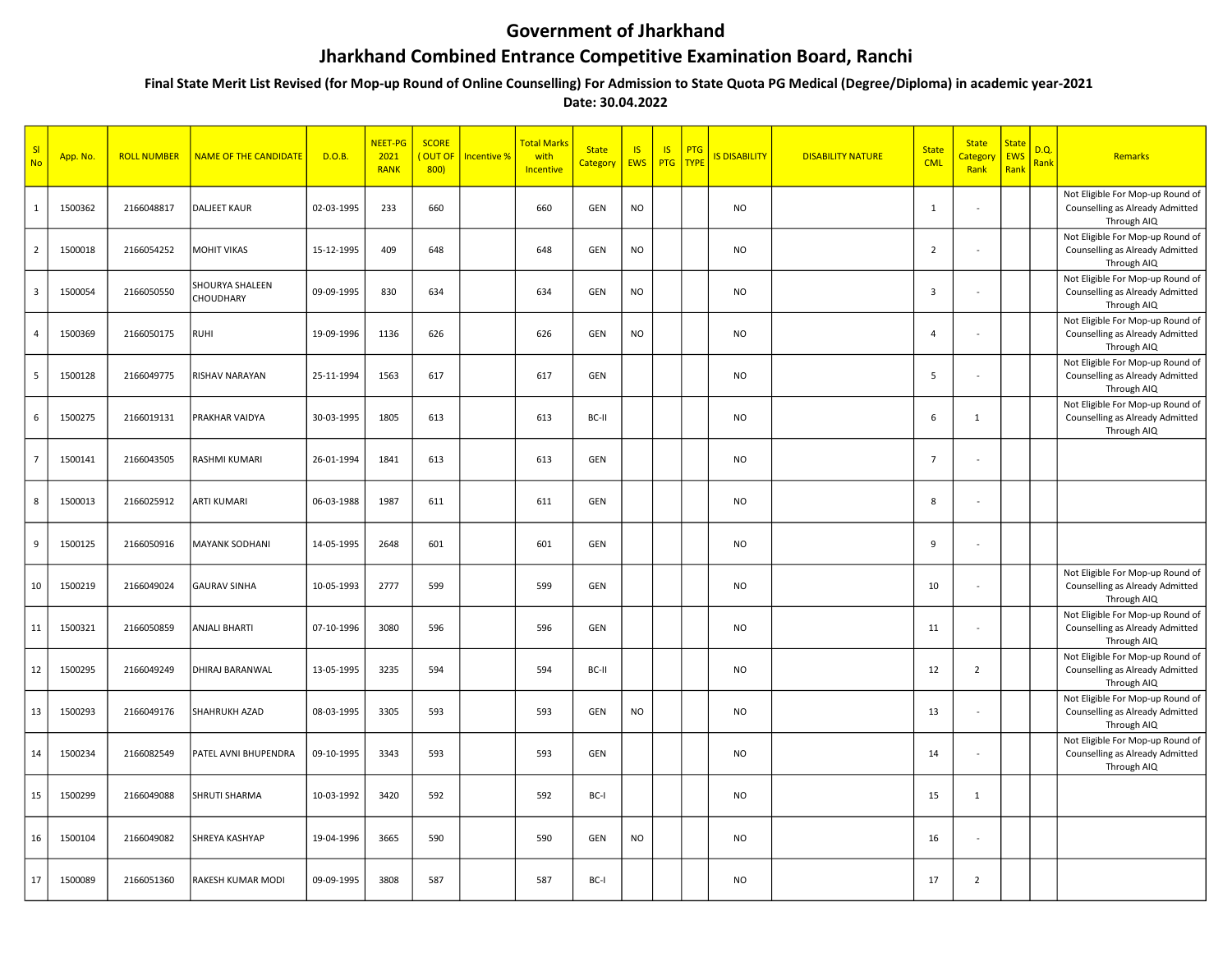| SI<br><b>No</b> | App. No. | <b>ROLL NUMBER</b> | <b>NAME OF THE CANDIDATE</b> | D.O.B.     | <b>NEET-PG</b><br>2021<br><b>RANK</b> | <b>SCORE</b><br>(OUT OF<br>800 | Incentive % | <mark>Total Marks</mark><br>with<br>Incentive | <b>State</b><br><b>Category</b> | IS<br>EWS | <b>IS</b><br><b>PTG</b> | <b>PTG</b><br><b>TYPE</b> | <b>IS DISABILITY</b> | <b>DISABILITY NATURE</b> | <b>State</b><br><b>CML</b> | <b>State</b><br><mark>Categor</mark><br>Rank | <b>State</b><br>EWS<br>Rank | D.Q.<br>Rank | Remarks                                                                            |
|-----------------|----------|--------------------|------------------------------|------------|---------------------------------------|--------------------------------|-------------|-----------------------------------------------|---------------------------------|-----------|-------------------------|---------------------------|----------------------|--------------------------|----------------------------|----------------------------------------------|-----------------------------|--------------|------------------------------------------------------------------------------------|
| 18              | 1500055  | 2166049741         | KHUSBOO KUMARI               | 15-01-1994 | 3861                                  | 587                            |             | 587                                           | GEN                             | <b>NO</b> |                         |                           | <b>NO</b>            |                          | 18                         | $\overline{\phantom{a}}$                     |                             |              |                                                                                    |
| 19              | 1500057  | 2166049002         | SHUBHALAXMI DE               | 22-03-1995 | 3984                                  | 585                            |             | 585                                           | GEN                             |           |                         |                           | <b>NO</b>            |                          | 19                         | $\blacksquare$                               |                             |              |                                                                                    |
| 20              | 1500159  | 2166049052         | NITISH DASH                  | 12-11-1996 | 4280                                  | 583                            |             | 583                                           | GEN                             | NO        |                         |                           | <b>NO</b>            |                          | 20                         | $\blacksquare$                               |                             |              | Not Eligible For Mop-up Round of<br>Counselling as Already Admitted<br>Through AIQ |
| 21              | 1500165  | 2166051358         | <b>PUJA DEY</b>              | 08-03-1997 | 4327                                  | 582                            |             | 582                                           | BC-II                           |           |                         |                           | <b>NO</b>            |                          | 21                         | $\overline{3}$                               |                             |              |                                                                                    |
| 22              | 1500121  | 2166019052         | ANU ANAND                    | 19-01-1996 | 4791                                  | 578                            |             | 578                                           | GEN                             |           |                         |                           | <b>NO</b>            |                          | 22                         | $\overline{\phantom{a}}$                     |                             |              | Not Eligible For Mop-up Round of<br>Counselling as Already Admitted<br>Through AIQ |
| 23              | 1500360  | 2166051027         | SHAMBHAVI DATTA              | 28-02-1997 | 4804                                  | 578                            |             | 578                                           | GEN                             |           |                         |                           | <b>NO</b>            |                          | 23                         | $\blacksquare$                               |                             |              |                                                                                    |
| 24              | 1500053  | 2166165606         | <b>SAGAR SANGAM</b>          | 05-06-1997 | 5141                                  | 575                            |             | 575                                           | BC-I                            |           |                         |                           | <b>NO</b>            |                          | 24                         | $\overline{3}$                               |                             |              | Not Eligible For Mop-up Round of<br>Counselling as Already Admitted<br>Through AIQ |
| 25              | 1500359  | 2166050006         | <b>BHAWNA KUMARI</b>         | 05-03-1997 | 5526                                  | 571                            |             | 571                                           | GEN                             | <b>NO</b> |                         |                           | <b>NO</b>            |                          | 25                         | $\overline{\phantom{a}}$                     |                             |              | Not Eligible For Mop-up Round of<br>Counselling as Already Admitted<br>Through AIQ |
| 26              | 1500263  | 2166051129         | NIMISHA VATSANA              | 22-11-1995 | 13575                                 | 519                            | 10%         | 570.9                                         | BC-I                            |           |                         |                           | <b>NO</b>            |                          | 26                         | 4                                            |                             |              |                                                                                    |
| 27              | 1500176  | 2166050547         | <b>AKANKSHA RANI</b>         | 30-08-1996 | 5750                                  | 570                            |             | 570                                           | BC-I                            |           |                         |                           | <b>NO</b>            |                          | 27                         | 5                                            |                             |              | Not Eligible For Mop-up Round of<br>Counselling as Already Admitted<br>Through AIQ |
| 28              | 1500021  | 2166049984         | <b>AMRITA SHRUTI</b>         | 17-07-1989 | 5914                                  | 568                            |             | 568                                           | GEN                             |           |                         |                           | <b>NO</b>            |                          | 28                         | $\blacksquare$                               |                             |              | Not Eligible For Mop-up Round of<br>Counselling as Already Admitted<br>Through AIQ |
| 29              | 1500122  | 2166051029         | <b>AMAN KESHRI</b>           | 05-10-1997 | 6292                                  | 565                            |             | 565                                           | BC-II                           |           |                         |                           | <b>NO</b>            |                          | 29                         | 4                                            |                             |              |                                                                                    |
| 30              | 1500190  | 2166048938         | MUKESH KUMAR                 | 20-11-1985 | 34408                                 | 434                            | 30%         | 564.2                                         | BC-II                           |           |                         |                           | <b>NO</b>            |                          | 30                         | 5                                            |                             |              |                                                                                    |
| 31              | 1500118  | 2166050502         | YASWANT KUMAR                | 20-12-1994 | 6521                                  | 563                            |             | 563                                           | GEN                             | <b>NO</b> |                         |                           | <b>NO</b>            |                          | 31                         | $\blacksquare$                               |                             |              |                                                                                    |
| 32              | 1500058  | 2166050774         | <b>KM MANISHA</b>            | 21-12-1995 | 6650                                  | 562                            |             | 562                                           | GEN                             |           |                         |                           | <b>NO</b>            |                          | 32                         | $\blacksquare$                               |                             |              | Not Eligible For Mop-up Round of<br>Counselling as Already Admitted<br>Through AIQ |
| 33              | 1500129  | 2166049119         | JAWAIRIA JABEEN              | 01-07-1994 | 6681                                  | 562                            |             | 562                                           | GEN                             |           |                         |                           | <b>NO</b>            |                          | 33                         | $\blacksquare$                               |                             |              |                                                                                    |
| 34              | 1500207  | 2166049440         | KAMAL NAYAN                  | 09-01-1996 | 6813                                  | 561                            |             | 561                                           | GEN                             |           |                         |                           | <b>NO</b>            |                          | 34                         | $\sim$                                       |                             |              | Not Eligible For Mop-up Round of<br>Counselling as Already Admitted<br>Through AIQ |
| 35              | 1500022  | 2166031200         | RAHUL KUMAR TRIPATHI         | 04-11-1991 | 6868                                  | 560                            |             | 560                                           | GEN                             |           |                         |                           | <b>NO</b>            |                          | 35                         | $\blacksquare$                               |                             |              | Not Eligible For Mop-up Round of<br>Counselling as Already Admitted<br>Through AIQ |
| 36              | 1500244  | 2166051166         | <b>GAURAV KUMAR SHUKLA</b>   | 07-11-1995 | 7019                                  | 560                            |             | 560                                           | GEN                             | YES       |                         |                           | <b>NO</b>            |                          | 36                         | $\blacksquare$                               | $\mathbf{1}$                |              |                                                                                    |
| 37              | 1500093  | 2166049835         | <b>LINCON</b>                | 22-10-1996 | 7457                                  | 556                            |             | 556                                           | GEN                             |           |                         |                           | <b>NO</b>            |                          | 37                         | ÷,                                           |                             |              | Not Eligible For Mop-up Round of<br>Counselling as Already Admitted<br>Through AIQ |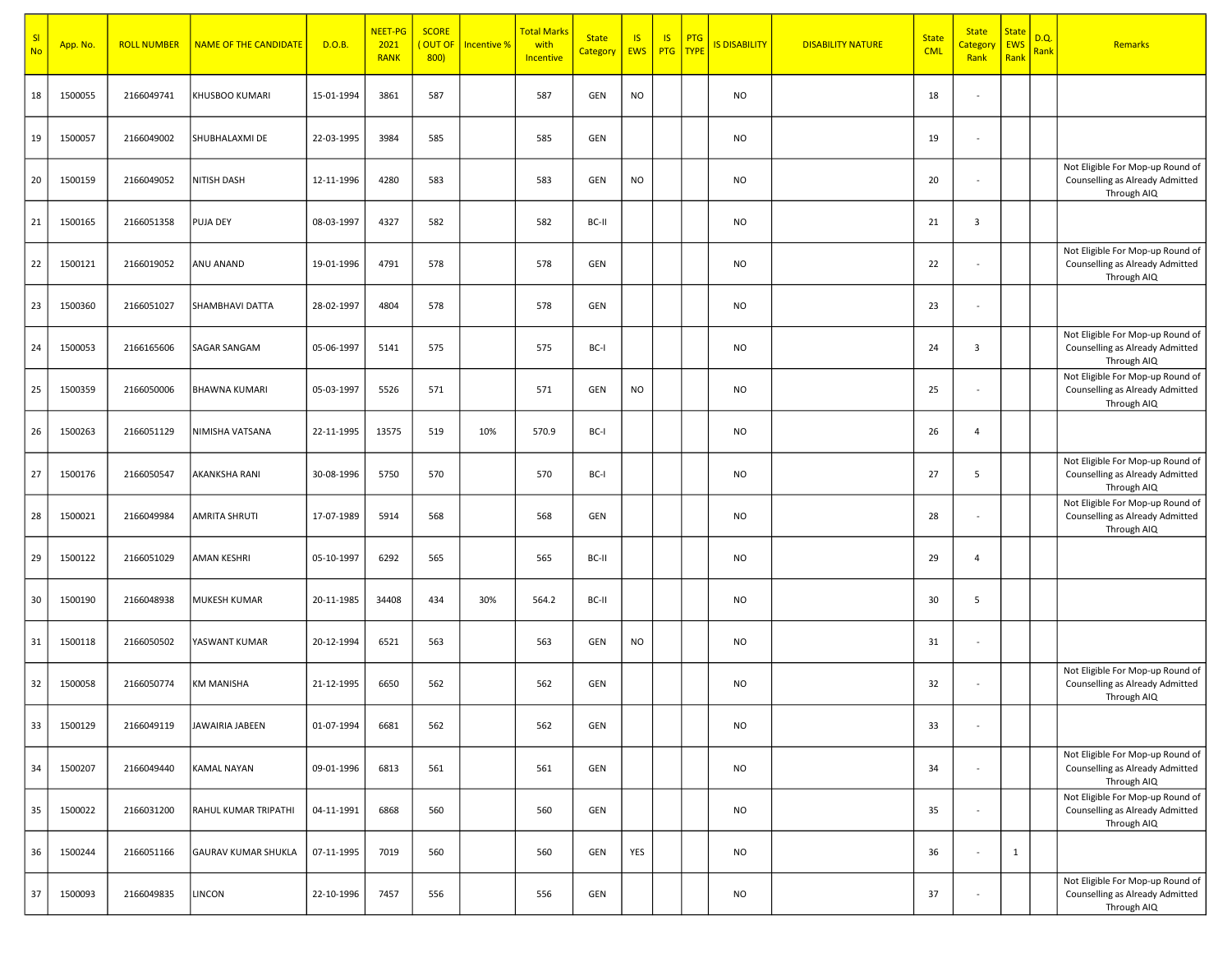| <b>SI</b><br><b>No</b> | App. No. | <b>ROLL NUMBER</b> | <b>NAME OF THE CANDIDATE</b> | D.O.B.     | NEET-PG<br>2021<br><b>RANK</b> | <b>SCORE</b><br>OUT OF<br>800) | Incentive % | <b>Total Marks</b><br>with<br>Incentive | <b>State</b><br>Category EWS | $\overline{\mathsf{S}}$ | <b>IS</b><br>PTG   TYPE | PTG | <b>IS DISABILITY</b> | <b>DISABILITY NATURE</b> | <b>State</b><br><b>CML</b> | <b>State</b><br><mark>Categor</mark> y<br>Rank | <b>State</b><br><b>EWS</b><br>Rank | D.Q<br>Rank | Remarks                                                                            |
|------------------------|----------|--------------------|------------------------------|------------|--------------------------------|--------------------------------|-------------|-----------------------------------------|------------------------------|-------------------------|-------------------------|-----|----------------------|--------------------------|----------------------------|------------------------------------------------|------------------------------------|-------------|------------------------------------------------------------------------------------|
| 38                     | 1500361  | 2166164585         | <b>ALOK KUMAR</b>            | 10-02-1994 | 7979                           | 552                            |             | 552                                     | GEN                          |                         |                         |     | <b>NO</b>            |                          | 38                         | $\overline{\phantom{a}}$                       |                                    |             | Not Eligible For Mop-up Round of<br>Counselling as Already Admitted<br>Through AIQ |
| 39                     | 1500031  | 2166049743         | SHRUTI P SHIRODKAR           | 08-11-1994 | 8446                           | 550                            |             | 550                                     | GEN                          |                         |                         |     | <b>NO</b>            |                          | 39                         | $\overline{\phantom{a}}$                       |                                    |             |                                                                                    |
| 40                     | 1500092  | 2166051049         | PARIDHI NAMAN                | 10-02-1994 | 8478                           | 549                            |             | 549                                     | GEN                          | NO                      |                         |     | <b>NO</b>            |                          | 40                         | $\sim$                                         |                                    |             |                                                                                    |
| 41                     | 1500077  | 2166050514         | <b>FUZAIL AKRAM</b>          | 21-09-1994 | 8480                           | 549                            |             | 549                                     | GEN                          |                         |                         |     | <b>NO</b>            |                          | 41                         | $\overline{\phantom{a}}$                       |                                    |             |                                                                                    |
| 42                     | 1500068  | 2166143841         | PRIYA KUMARI                 | 12-03-1995 | 8602                           | 548                            |             | 548                                     | BC-I                         |                         |                         |     | <b>NO</b>            |                          | 42                         | 6                                              |                                    |             |                                                                                    |
| 43                     | 1500064  | 2166165670         | SRISHTI KHERA                | 25-09-1994 | 8742                           | 547                            |             | 547                                     | GEN                          |                         |                         |     | <b>NO</b>            |                          | 43                         | $\sim$                                         |                                    |             | Not Eligible For Mop-up Round of<br>Counselling as Already Admitted<br>Through AIQ |
| 44                     | 1500099  | 2166164789         | <b>ILIKA BHARTI</b>          | 21-12-1993 | 8884                           | 546                            |             | 546                                     | BC-I                         |                         |                         |     | <b>NO</b>            |                          | 44                         | $\overline{7}$                                 |                                    |             | Not Eligible For Mop-up Round of<br>Counselling as Already Admitted<br>Through AIQ |
| 45                     | 1500271  | 2166049206         | <b>ABHISHEK SHARMA</b>       | 18-08-1996 | 8976                           | 546                            |             | 546                                     | GEN                          |                         |                         |     | <b>NO</b>            |                          | 45                         | $\overline{\phantom{a}}$                       |                                    |             | Not Eligible For Mop-up Round of<br>Counselling as Already Admitted<br>Through AIQ |
| 46                     | 1500183  | 2166049194         | <b>SOURABH KUMAR</b>         | 25-04-1995 | 9064                           | 545                            |             | 545                                     | GEN                          | <b>NO</b>               |                         |     | <b>NO</b>            |                          | 46                         | $\overline{\phantom{a}}$                       |                                    |             |                                                                                    |
| 47                     | 1500041  | 2166050616         | SAMEEKSHA SONTHALIA          | 17-08-1998 | 9216                           | 545                            |             | 545                                     | GEN                          |                         |                         |     | <b>NO</b>            |                          | 47                         | $\overline{\phantom{a}}$                       |                                    |             |                                                                                    |
| 48                     | 1500167  | 2166019173         | SHIWANI KUMARI               | 20-10-1994 | 9262                           | 544                            |             | 544                                     | BC-I                         |                         |                         |     | <b>NO</b>            |                          | 48                         | 8                                              |                                    |             | Not Eligible For Mop-up Round of<br>Counselling as Already Admitted<br>Through AIQ |
| 49                     | 1500174  | 2166049244         | <b>RISHAV RAJ</b>            | 29-04-1996 | 9319                           | 544                            |             | 544                                     | GEN                          | <b>NO</b>               |                         |     | <b>NO</b>            |                          | 49                         | $\overline{\phantom{a}}$                       |                                    |             | Not Eligible For Mop-up Round of<br>Counselling as Already Admitted<br>Through AIQ |
| 50                     | 1500050  | 2166050926         | RITIKA RAJ                   | 05-03-1995 | 9437                           | 543                            |             | 543                                     | GEN                          |                         |                         |     | <b>NO</b>            |                          | 50                         | $\overline{\phantom{a}}$                       |                                    |             | Not Eligible For Mop-up Round of<br>Counselling as Already Admitted<br>Through AIQ |
| 51                     | 1500108  | 2166049918         | V RUCHIKA                    | 09-12-1992 | 9565                           | 542                            |             | 542                                     | SC                           |                         |                         |     | <b>NO</b>            |                          | 51                         | $\mathbf{1}$                                   |                                    |             | Not Eligible For Mop-up Round of<br>Counselling as Already Admitted<br>Through AIQ |
| 52                     | 1500124  | 2166049210         | OM PRAKASH JHA               | 05-04-1995 | 9681                           | 541                            |             | 541                                     | GEN                          |                         |                         |     | <b>NO</b>            |                          | 52                         | $\sim$                                         |                                    |             |                                                                                    |
| 53                     | 1500328  | 2166050638         | <b>PRASHANT PANDEY</b>       | 15-07-1997 | 9710                           | 541                            |             | 541                                     | GEN                          |                         |                         |     | <b>NO</b>            |                          | 53                         | $\sim$                                         |                                    |             | Not Eligible For Mop-up Round of<br>Counselling as Already Admitted<br>Through AIQ |
| 54                     | 1500030  | 2166050419         | <b>UROOS IZHAR</b>           | 05-01-1996 | 9742                           | 541                            |             | 541                                     | GEN                          |                         |                         |     | <b>NO</b>            |                          | 54                         | $\sim$                                         |                                    |             | Not Eligible For Mop-up Round of<br>Counselling as Already Admitted<br>Through AIQ |
| 55                     | 1500354  | 2166051135         | ANITA KUMARI                 | 06-03-1996 | 10131                          | 539                            |             | 539                                     | SC                           |                         |                         |     | <b>NO</b>            |                          | 55                         | $\overline{2}$                                 |                                    |             | Not Eligible For Mop-up Round of<br>Counselling as Already Admitted<br>Through AIQ |
| 56                     | 1500035  | 2166049094         | <b>PRATEEK PANDEY</b>        | 20-10-1993 | 10199                          | 538                            |             | 538                                     | GEN                          | YES                     |                         |     | <b>NO</b>            |                          | 56                         | $\overline{\phantom{a}}$                       | $\overline{2}$                     |             |                                                                                    |
| 57                     | 1500017  | 2166049624         | <b>FAHAD NAAZ</b>            | 22-12-1995 | 10450                          | 537                            |             | 537                                     | GEN                          | <b>NO</b>               |                         |     | <b>NO</b>            |                          | 57                         | $\overline{\phantom{a}}$                       |                                    |             |                                                                                    |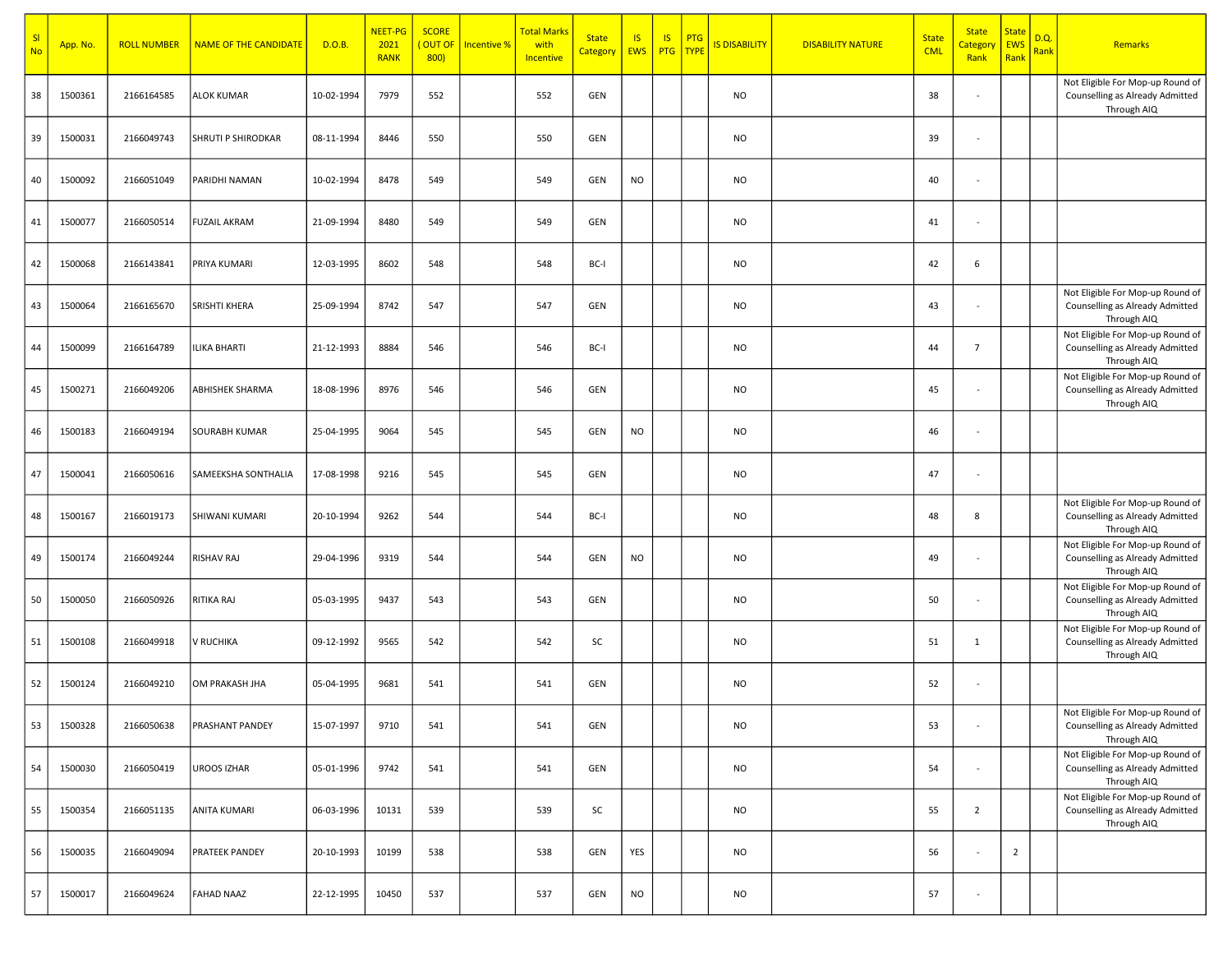| SI<br><b>No</b> | App. No. | <b>ROLL NUMBER</b> | <b>NAME OF THE CANDIDATE</b> | D.O.B.     | NEET-PG<br>2021<br><b>RANK</b> | <b>SCORE</b><br>(OUT OF<br>800 | <b>Incentive %</b> | <mark>Total Marks</mark><br>with<br>Incentive | <b>State</b><br>Category   EWS | $\overline{15}$ | IS<br>PTG   TYPE | <b>PTG</b> | <b>IS DISABILITY</b> | <b>DISABILITY NATURE</b> | <b>State</b><br><b>CML</b> | <b>State</b><br><mark>Categor</mark><br>Rank | <b>State</b><br><b>EWS</b><br>Rank | D.Q<br>Rank | Remarks                                                                            |
|-----------------|----------|--------------------|------------------------------|------------|--------------------------------|--------------------------------|--------------------|-----------------------------------------------|--------------------------------|-----------------|------------------|------------|----------------------|--------------------------|----------------------------|----------------------------------------------|------------------------------------|-------------|------------------------------------------------------------------------------------|
| 58              | 1500086  | 2166051013         | PRINCE KUMAR SINGH           | 28-01-1996 | 10494                          | 536                            |                    | 536                                           | GEN                            |                 |                  |            | <b>NO</b>            |                          | 58                         | $\overline{\phantom{a}}$                     |                                    |             | Not Eligible For Mop-up Round of<br>Counselling as Already Admitted<br>Through AIQ |
| 59              | 1500045  | 2166091125         | HIMANSHU PANDEY              | 12-09-1994 | 10534                          | 536                            |                    | 536                                           | GEN                            |                 |                  |            | <b>NO</b>            |                          | 59                         |                                              |                                    |             | Not Eligible For Mop-up Round of<br>Counselling as Already Admitted<br>Through AIQ |
| 60              | 1500342  | 2166051365         | <b>DIKSHA KUMARI</b>         | 29-04-1994 | 10743                          | 535                            |                    | 535                                           | GEN                            |                 |                  |            | <b>NO</b>            |                          | 60                         | $\sim$                                       |                                    |             | Not Eligible For Mop-up Round of<br>Counselling as Already Admitted<br>Through AIQ |
| 61              | 1500146  | 2166165475         | <b>SADAF KHAN</b>            | 19-07-1994 | 10927                          | 534                            |                    | 534                                           | GEN                            |                 |                  |            | <b>NO</b>            |                          | 61                         | $\overline{\phantom{a}}$                     |                                    |             | Not Eligible For Mop-up Round of<br>Counselling as Already Admitted<br>Through AIQ |
| 62              | 1500311  | 2166049126         | DEEPAK KUMAR                 | 01-01-1996 | 11039                          | 533                            |                    | 533                                           | GEN                            |                 |                  |            | <b>NO</b>            |                          | 62                         | $\overline{\phantom{a}}$                     |                                    |             | Not Eligible For Mop-up Round of<br>Counselling as Already Admitted<br>Through AIQ |
| 63              | 1500044  | 2166048051         | <b>BHAVESH TIWARI</b>        | 27-02-1995 | 11064                          | 533                            |                    | 533                                           | GEN                            |                 |                  |            | <b>NO</b>            |                          | 63                         | ÷,                                           |                                    |             | Not Eligible For Mop-up Round of<br>Counselling as Already Admitted<br>Through AIQ |
| 64              | 1500153  | 2166051164         | <b>VIKAS ANAND</b>           | 17-09-1991 | 11551                          | 530                            |                    | 530                                           | GEN                            |                 |                  |            | <b>NO</b>            |                          | 64                         | $\sim$                                       |                                    |             | Not Eligible For Mop-up Round of<br>Counselling as Already Admitted<br>Through AIQ |
| 65              | 1500222  | 2166050166         | <b>AKASH AMAN</b>            | 08-11-1992 | 11758                          | 529                            |                    | 529                                           | GEN                            |                 |                  |            | <b>NO</b>            |                          | 65                         | ÷,                                           |                                    |             | Not Eligible For Mop-up Round of<br>Counselling as Already Admitted<br>Through AIQ |
| 66              | 1500056  | 2166050165         | KISHLAY                      | 27-03-1995 | 12012                          | 527                            |                    | 527                                           | GEN                            |                 |                  |            | <b>NO</b>            |                          | 66                         | $\overline{\phantom{a}}$                     |                                    |             |                                                                                    |
| 67              | 1500109  | 2166050267         | RANVIJAY KUMAR               | 09-09-1996 | 12092                          | 527                            |                    | 527                                           | BC-I                           |                 |                  |            | <b>NO</b>            |                          | 67                         | 9                                            |                                    |             |                                                                                    |
| 68              | 1500136  | 2166049044         | RESHMA YADAV                 | 14-12-1995 | 12159                          | 527                            |                    | 527                                           | GEN                            | <b>NO</b>       |                  |            | <b>NO</b>            |                          | 68                         | $\sim$                                       |                                    |             |                                                                                    |
| 69              | 1500015  | 2166020952         | RAJAN KUMAR MEHTA            | 15-05-1992 | 12171                          | 526                            |                    | 526                                           | BC-II                          |                 |                  |            | <b>NO</b>            |                          | 69                         | 6                                            |                                    |             |                                                                                    |
| 70              | 1500240  | 2166049286         | ABHIJEET ANAND               | 12-06-1992 | 12474                          | 525                            |                    | 525                                           | GEN                            |                 |                  |            | <b>NO</b>            |                          | 70                         | $\overline{\phantom{a}}$                     |                                    |             | Not Eligible For Mop-up Round of<br>Counselling as Already Admitted<br>Through AIQ |
| 71              | 1500115  | 2166022726         | SHIVAM BARANWAL              | 20-01-1996 | 12601                          | 525                            |                    | 525                                           | GEN                            |                 |                  |            | <b>NO</b>            |                          | 71                         | $\sim$                                       |                                    |             | Not Eligible For Mop-up Round of<br>Counselling as Already Admitted<br>Through AIQ |
| 72              | 1500132  | 2166050678         | MD TAUSIF ALAM               | 22-01-1994 | 12988                          | 522                            |                    | 522                                           | BC-II                          |                 |                  |            | <b>NO</b>            |                          | 72                         | $\overline{7}$                               |                                    |             |                                                                                    |
| 73              | 1500116  | 2166050494         | PRIYA MISHRA                 | 17-01-1995 | 13103                          | 521                            |                    | 521                                           | GEN                            | YES             |                  |            | <b>NO</b>            |                          | 73                         |                                              | $\overline{3}$                     |             |                                                                                    |
| 74              | 1500016  | 2166051234         | PARIJAT MISHRA               | 11-01-1996 | 13287                          | 521                            |                    | 521                                           | GEN                            | <b>NO</b>       |                  |            | <b>NO</b>            |                          | 74                         | $\overline{\phantom{a}}$                     |                                    |             | Not Eligible For Mop-up Round of<br>Counselling as Already Admitted<br>Through AIQ |
| 75              | 1500106  | 2166050937         | PRAGYA                       | 06-03-1995 | 13457                          | 520                            |                    | 520                                           | GEN                            | <b>NO</b>       |                  |            | <b>NO</b>            |                          | 75                         | $\blacksquare$                               |                                    |             |                                                                                    |
| 76              | 1500277  | 2166051097         | ANUPRIYA KUMARI              | 15-08-1993 | 13678                          | 519                            |                    | 519                                           | BC-II                          |                 |                  |            | <b>NO</b>            |                          | 76                         | 8                                            |                                    |             | Not Eligible For Mop-up Round of<br>Counselling as Already Admitted<br>Through AIQ |
| 77              | 1500246  | 2166049262         | <b>MAAHAM FATMA</b>          | 19-08-1994 | 13823                          | 518                            |                    | 518                                           | GEN                            |                 |                  |            | <b>NO</b>            |                          | 77                         | $\sim$                                       |                                    |             | Not Eligible For Mop-up Round of<br>Counselling as Already Admitted<br>Through AIQ |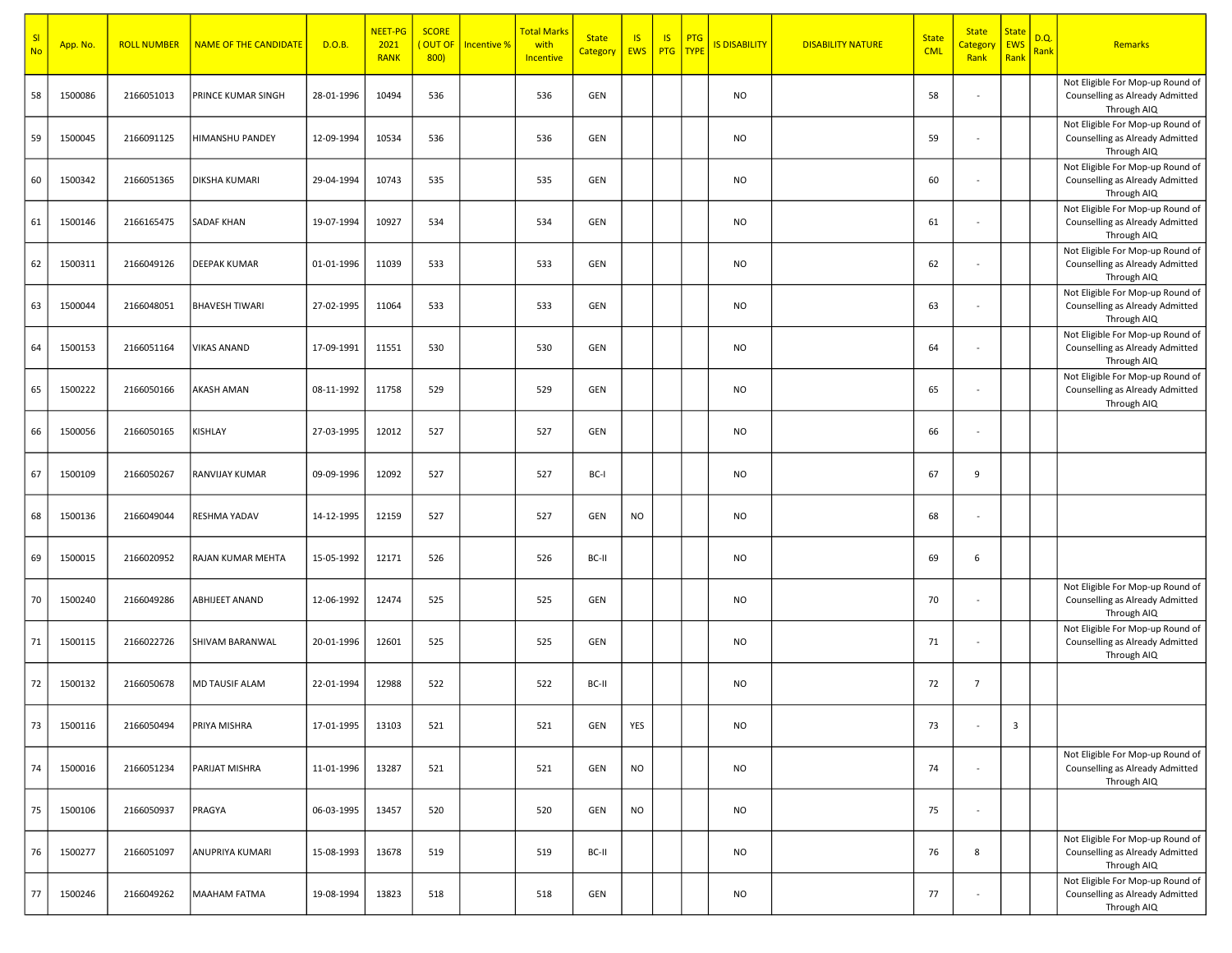| SI<br><b>No</b> | App. No. | <b>ROLL NUMBER</b> | <b>NAME OF THE CANDIDATE</b> | D.O.B.     | <b>NEET-PG</b><br>2021<br><b>RANK</b> | <b>SCORE</b><br>(OUT OF<br>800 | Incentive % | <mark>Total Marks</mark><br>with<br>Incentive | <b>State</b><br><b>Category</b> | IS<br>EWS  | <b>IS</b><br><b>PTG</b> | PTG<br><b>TYPE</b> | <b>IS DISABILITY</b> | <b>DISABILITY NATURE</b> | <b>State</b><br><b>CML</b> | <b>State</b><br><mark>Categor</mark><br>Rank | <b>State</b><br>EWS<br>Rank | D.Q.<br>Rank | Remarks                                                                            |
|-----------------|----------|--------------------|------------------------------|------------|---------------------------------------|--------------------------------|-------------|-----------------------------------------------|---------------------------------|------------|-------------------------|--------------------|----------------------|--------------------------|----------------------------|----------------------------------------------|-----------------------------|--------------|------------------------------------------------------------------------------------|
| 78              | 1500227  | 2166051242         | SEEMA KUMARI                 | 26-11-1995 | 13900                                 | 517                            |             | 517                                           | GEN                             |            |                         |                    | <b>NO</b>            |                          | 78                         | $\overline{\phantom{a}}$                     |                             |              |                                                                                    |
| 79              | 1500352  | 2166048733         | CH VIJAY MANOHAR             | 31-03-1996 | 13905                                 | 517                            |             | 517                                           | GEN                             |            |                         |                    | <b>NO</b>            |                          | 79                         | $\blacksquare$                               |                             |              | Not Eligible For Mop-up Round of<br>Counselling as Already Admitted<br>Through AIQ |
| 80              | 1500069  | 2166050185         | ABHISHEK KUMAR SAW           | 23-09-1996 | 13919                                 | 517                            |             | 517                                           | BC-I                            |            |                         |                    | <b>NO</b>            |                          | 80                         | 10                                           |                             |              |                                                                                    |
| 81              | 1500169  | 2166051031         | KRITIKA SRIVASTAVA           | 25-05-1995 | 13956                                 | 517                            |             | 517                                           | <b>GEN</b>                      | <b>YES</b> |                         |                    | <b>NO</b>            |                          | 81                         | $\overline{\phantom{a}}$                     | $\overline{4}$              |              |                                                                                    |
| 82              | 1500353  | 2166049010         | ANSHU                        | 09-10-1982 | 14045                                 | 516                            |             | 516                                           | GEN                             | <b>YES</b> |                         |                    | <b>NO</b>            |                          | 82                         | ÷,                                           | 5                           |              | Not Eligible For Mop-up Round of<br>Counselling as Already Admitted<br>Through AIQ |
| 83              | 1500373  | 2166023093         | KUMARI JAHNAVI               | 10-03-1995 | 14164                                 | 516                            |             | 516                                           | GEN                             |            |                         |                    | <b>NO</b>            |                          | 83                         | $\blacksquare$                               |                             |              | Not Eligible For Mop-up Round of<br>Counselling as Already Admitted<br>Through AIQ |
| 84              | 1500323  | 2166049156         | <b>VIKASH KUMAR</b>          | 25-08-1991 | 14241                                 | 515                            |             | 515                                           | BC-I                            |            |                         |                    | <b>NO</b>            |                          | 84                         | 11                                           |                             |              | Not Eligible For Mop-up Round of<br>Counselling as Already Admitted<br>Through AIQ |
| 85              | 1500081  | 2166050613         | RAKESH RANJAN                | 25-05-1993 | 14249                                 | 515                            |             | 515                                           | BC-II                           |            |                         |                    | <b>NO</b>            |                          | 85                         | 9                                            |                             |              | Not Eligible For Mop-up Round of<br>Counselling as Already Admitted<br>Through AIQ |
| 86              | 1500147  | 2166051241         | SAURABH KUMAR                | 09-02-1996 | 14290                                 | 515                            |             | 515                                           | BC-I                            |            |                         |                    | <b>NO</b>            |                          | 86                         | 12                                           |                             |              |                                                                                    |
| 87              | 1500052  | 2166050632         | SHREYA                       | 15-10-1997 | 14330                                 | 515                            |             | 515                                           | BC-II                           |            |                         |                    | <b>NO</b>            |                          | 87                         | 10                                           |                             |              |                                                                                    |
| 88              | 1500042  | 2166050067         | KUMARI PRIYANKA VERMA        | 10-04-1996 | 14487                                 | 515                            |             | 515                                           | BC-II                           |            |                         |                    | <b>NO</b>            |                          | 88                         | 11                                           |                             |              | Not Eligible For Mop-up Round of<br>Counselling as Already Admitted<br>Through AIQ |
| 89              | 1500208  | 2166165556         | <b>RISHAV BAJAJ</b>          | 10-03-1995 | 14946                                 | 512                            |             | 512                                           | GEN                             |            |                         |                    | <b>NO</b>            |                          | 89                         | $\overline{\phantom{a}}$                     |                             |              | Not Eligible For Mop-up Round of<br>Counselling as Already Admitted<br>Through AIQ |
| 90              | 1500133  | 2166050490         | PANKAJ KUMAR                 | 05-10-1994 | 15013                                 | 511                            |             | 511                                           | GEN                             | <b>YES</b> |                         |                    | <b>NO</b>            |                          | 90                         | $\blacksquare$                               | 6                           |              |                                                                                    |
| 91              | 1500157  | 2166050794         | <b>SUNANDA KUMARI</b>        | 20-04-1994 | 15061                                 | 511                            |             | 511                                           | BC-I                            |            |                         |                    | <b>NO</b>            |                          | 91                         | 13                                           |                             |              | Not Eligible For Mop-up Round of<br>Counselling as Already Admitted<br>Through AIQ |
| 92              | 1500252  | 2166050209         | <b>JAINESH TOPPO</b>         | 18-02-1996 | 15085                                 | 511                            |             | 511                                           | ST                              |            | <b>NO</b>               |                    | <b>NO</b>            |                          | 92                         | 1                                            |                             |              |                                                                                    |
| 93              | 1500215  | 2166050172         | AMISHA DEEP                  | 11-10-1997 | 15291                                 | 510                            |             | 510                                           | GEN                             |            |                         |                    | <b>NO</b>            |                          | 93                         | $\blacksquare$                               |                             |              |                                                                                    |
| 94              | 1500162  | 2166050485         | ANSHU JAMAIYAR               | 16-12-1961 | 47973                                 | 392                            | 30%         | 509.6                                         | GEN                             |            |                         |                    | <b>NO</b>            |                          | 94                         | $\blacksquare$                               |                             |              |                                                                                    |
| 95              | 1500228  | 2166048726         | <b>BANI BINAYAK</b>          | 27-06-1994 | 15540                                 | 509                            |             | 509                                           | GEN                             | <b>NO</b>  |                         |                    | <b>NO</b>            |                          | 95                         | $\blacksquare$                               |                             |              | Not Eligible For Mop-up Round of<br>Counselling as Already Admitted<br>Through AIQ |
| 96              | 1500026  | 2166049423         | <b>VIMAL KUMAR</b>           | 01-09-1988 | 15636                                 | 508                            |             | 508                                           | GEN                             | YES        |                         |                    | <b>NO</b>            |                          | 96                         | $\blacksquare$                               | $\overline{7}$              |              |                                                                                    |
| 97              | 1500172  | 2166050915         | MOHIT MISHRA                 | 22-01-1995 | 16283                                 | 505                            |             | 505                                           | GEN                             |            |                         |                    | <b>NO</b>            |                          | 97                         | $\blacksquare$                               |                             |              | Not Eligible For Mop-up Round of<br>Counselling as Already Admitted<br>Through AIQ |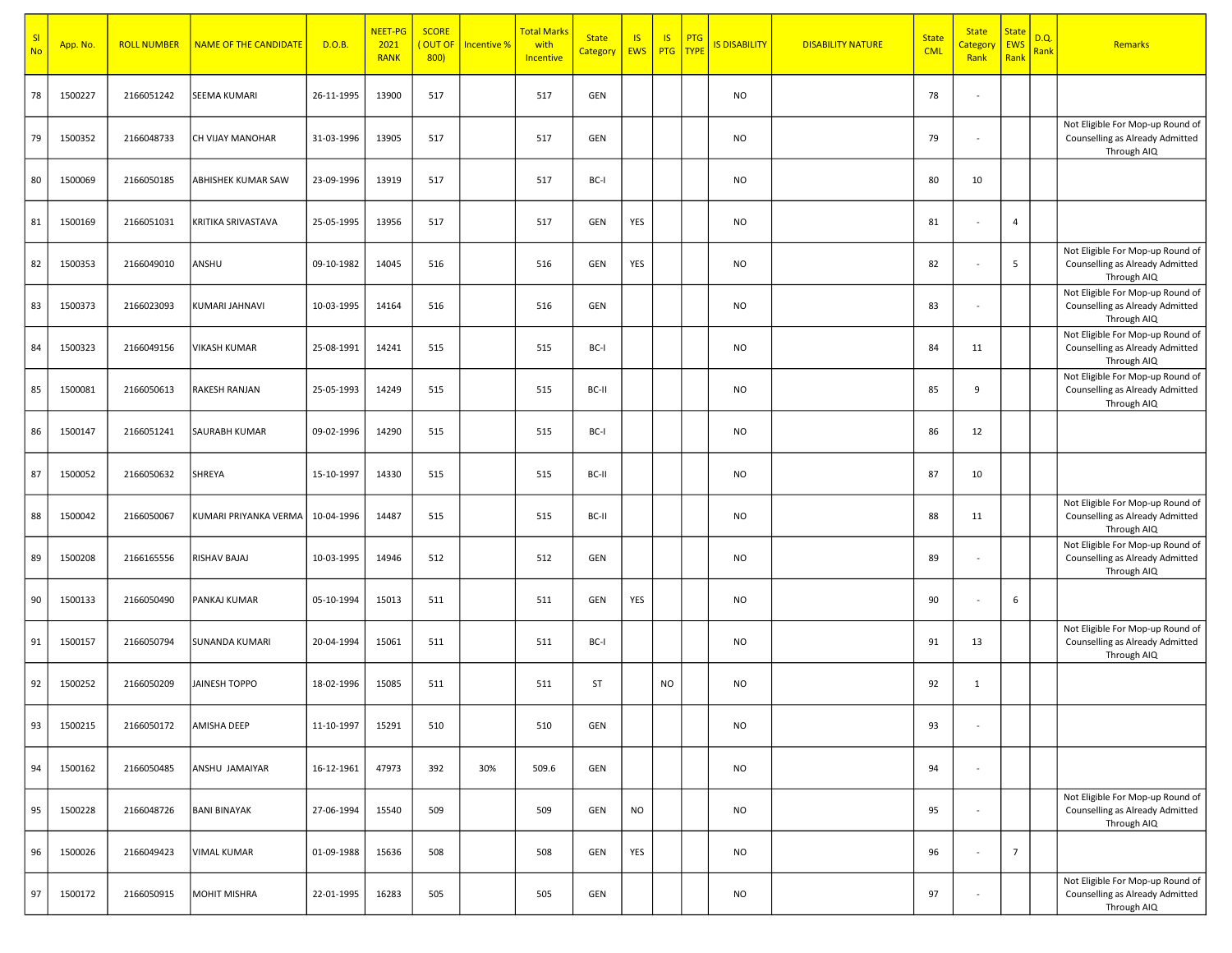| SI<br><b>No</b> | App. No. | <b>ROLL NUMBER</b> | <b>NAME OF THE CANDIDATE</b> | D.O.B.     | <b>NEET-PG</b><br>2021<br><b>RANK</b> | <b>SCORE</b><br>(OUT OF<br>800 | Incentive % | <mark>Total Marks</mark><br>with<br>Incentive | <b>State</b><br>Category | $\overline{15}$<br><b>EWS</b> | IS<br>PTG   TYPE | <b>PTG</b> | <mark>IS DISABILITY</mark> | <b>DISABILITY NATURE</b>                                                        | <b>State</b><br><b>CML</b> | <b>State</b><br>Categor<br>Rank | <b>State</b><br><b>EWS</b><br>Rank | D.Q.<br>Rank | Remarks                                                                            |
|-----------------|----------|--------------------|------------------------------|------------|---------------------------------------|--------------------------------|-------------|-----------------------------------------------|--------------------------|-------------------------------|------------------|------------|----------------------------|---------------------------------------------------------------------------------|----------------------------|---------------------------------|------------------------------------|--------------|------------------------------------------------------------------------------------|
| 98              | 1500049  | 2166050153         | KAJAL KESHRI                 | 31-03-1996 | 16540                                 | 505                            |             | 505                                           | BC-II                    |                               |                  |            | <b>NO</b>                  |                                                                                 | 98                         | 12                              |                                    |              |                                                                                    |
| 99              | 1500276  | 2166163182         | <b>DILEEP KUMAR YADAV</b>    | 15-07-1991 | 16551                                 | 504                            |             | 504                                           | GEN                      |                               |                  |            | <b>NO</b>                  |                                                                                 | 99                         | $\overline{\phantom{a}}$        |                                    |              | Not Eligible For Mop-up Round of<br>Counselling as Already Admitted<br>Through AIQ |
| 100             | 1500213  | 2166050635         | <b>SHASWAT MAYANK</b>        | 07-01-1998 | 16616                                 | 504                            |             | 504                                           | GEN                      |                               |                  |            | <b>NO</b>                  |                                                                                 | 100                        | $\blacksquare$                  |                                    |              |                                                                                    |
| 101             | 1500225  | 2166049186         | SHREE RAM                    | 15-02-1992 | 16623                                 | 504                            |             | 504                                           | GEN                      |                               |                  |            | <b>NO</b>                  |                                                                                 | 101                        | $\overline{\phantom{a}}$        |                                    |              | Not Eligible For Mop-up Round of<br>Counselling as Already Admitted<br>Through AIQ |
| 102             | 1500364  | 2166174750         | <b>ARCHANA SINGH</b>         | 18-08-1992 | 16626                                 | 504                            |             | 504                                           | GEN                      | <b>YES</b>                    |                  |            | <b>NO</b>                  |                                                                                 | 102                        | $\blacksquare$                  | 8                                  |              | Not Eligible For Mop-up Round of<br>Counselling as Already Admitted<br>Through AIQ |
| 103             | 1500226  | 2166050106         | RASHMI YADAV                 | 27-08-1997 | 16928                                 | 503                            |             | 503                                           | GEN                      |                               |                  |            | <b>NO</b>                  |                                                                                 | 103                        | $\overline{\phantom{a}}$        |                                    |              |                                                                                    |
| 104             | 1500200  | 2166050484         | <b>KAUSHAL KISHORE</b>       | 31-01-1994 | 17078                                 | 502                            |             | 502                                           | GEN                      |                               |                  |            | <b>NO</b>                  |                                                                                 | 104                        | $\overline{\phantom{a}}$        |                                    |              | Not Eligible For Mop-up Round of<br>Counselling as Already Admitted<br>Through AIQ |
| 105             | 1500382  | 2166164501         | <b>SAURABH SHUKLA</b>        | 20-01-1995 | 17198                                 | 501                            |             | 501                                           | GEN                      |                               |                  |            | <b>NO</b>                  |                                                                                 | 105                        | $\bar{a}$                       |                                    |              | Not Eligible For Mop-up Round of<br>Counselling as Already Admitted<br>Through AIQ |
| 106             | 1500131  | 2166049223         | <b>NATASA SAGAR</b>          | 08-01-1997 | 17229                                 | 501                            |             | 501                                           | BC-I                     |                               |                  |            | <b>NO</b>                  |                                                                                 | 106                        | 14                              |                                    |              | Not Eligible For Mop-up Round of<br>Counselling as Already Admitted<br>Through AIQ |
| 107             | 1500241  | 2166051125         | SRISHTI DARAD                | 05-07-1993 | 17297                                 | 501                            |             | 501                                           | GEN                      | <b>YES</b>                    |                  |            | <b>NO</b>                  |                                                                                 | 107                        | $\overline{\phantom{a}}$        | 9                                  |              |                                                                                    |
| 108             | 1500100  | 2166049570         | POONAM KUMARI<br>PRAJAPATI   | 22-05-1995 | 17327                                 | 501                            |             | 501                                           | BC-I                     |                               |                  |            | <b>NO</b>                  |                                                                                 | 108                        | 15                              |                                    |              |                                                                                    |
| 109             | 1500218  | 2166050342         | ANWESHA DUTTA                | 28-07-1997 | 17525                                 | 500                            |             | 500                                           | GEN                      | <b>NO</b>                     |                  |            | <b>NO</b>                  |                                                                                 | 109                        | $\blacksquare$                  |                                    |              |                                                                                    |
| 110             | 1500194  | 2166050629         | VATSALA                      | 20-05-1993 | 17586                                 | 500                            |             | 500                                           | GEN                      |                               |                  |            | <b>NO</b>                  |                                                                                 | 110                        | $\overline{\phantom{a}}$        |                                    |              | Not Eligible For Mop-up Round of<br>Counselling as Already Admitted<br>Through AIQ |
| 111             | 1500155  | 2166049784         | <b>HITESH KUMAR</b>          | 09-07-1993 | 17587                                 | 500                            |             | 500                                           | SC                       |                               |                  |            | <b>NO</b>                  |                                                                                 | 111                        | 3                               |                                    |              |                                                                                    |
| 112             | 1500027  | 2166021338         | <b>DIKSHAMANI</b>            | 07-02-1995 | 17624                                 | 500                            |             | 500                                           | GEN                      | <b>NO</b>                     |                  |            | <b>NO</b>                  |                                                                                 | 112                        | $\overline{\phantom{a}}$        |                                    |              | Not Eligible For Mop-up Round of<br>Counselling as Already Admitted<br>Through AIQ |
| 113             | 1500160  | 2166050768         | YASH RAJ SINGH               | 11-06-1995 | 17919                                 | 498                            |             | 498                                           | GEN                      | <b>NO</b>                     |                  |            | <b>NO</b>                  |                                                                                 | 113                        | ÷,                              |                                    |              |                                                                                    |
| 114             | 1500144  | 2166050532         | <b>ADARSH NARAYAN</b>        | 12-04-1994 | 18063                                 | 497                            |             | 497                                           | GEN                      | <b>NO</b>                     |                  |            | <b>NO</b>                  |                                                                                 | 114                        | $\blacksquare$                  |                                    |              |                                                                                    |
| 115             | 1500365  | 2166023756         | RAJAT KUMAR                  | 10-06-1990 | 18251                                 | 496                            |             | 496                                           | GEN                      |                               |                  |            | <b>NO</b>                  |                                                                                 | 115                        | $\bar{a}$                       |                                    |              | Not Eligible For Mop-up Round of<br>Counselling as Already Admitted<br>Through AIQ |
| 116             | 1500350  | 2166050688         | ZEBA PERWEEN                 | 19-08-1993 | 18487                                 | 495                            |             | 495                                           | BC-I                     |                               |                  |            | <b>NO</b>                  |                                                                                 | 116                        | 16                              |                                    |              |                                                                                    |
| 117             | 1500023  | 2166049933         | MATSYANGNA SINGH             | 17-04-1997 | 18924                                 | 494                            |             | 494                                           | GEN                      |                               |                  |            | YES                        | C-LOCOMOTOR DISABILITY<br>INCLUDING CEREBRAL PALSY,<br>LEPROSY CURED, DWARFISM, | 117                        | $\bar{a}$                       |                                    | $\mathbf{1}$ | Not Eligible For Mop-up Round of<br>Counselling as Already Admitted<br>Through AIQ |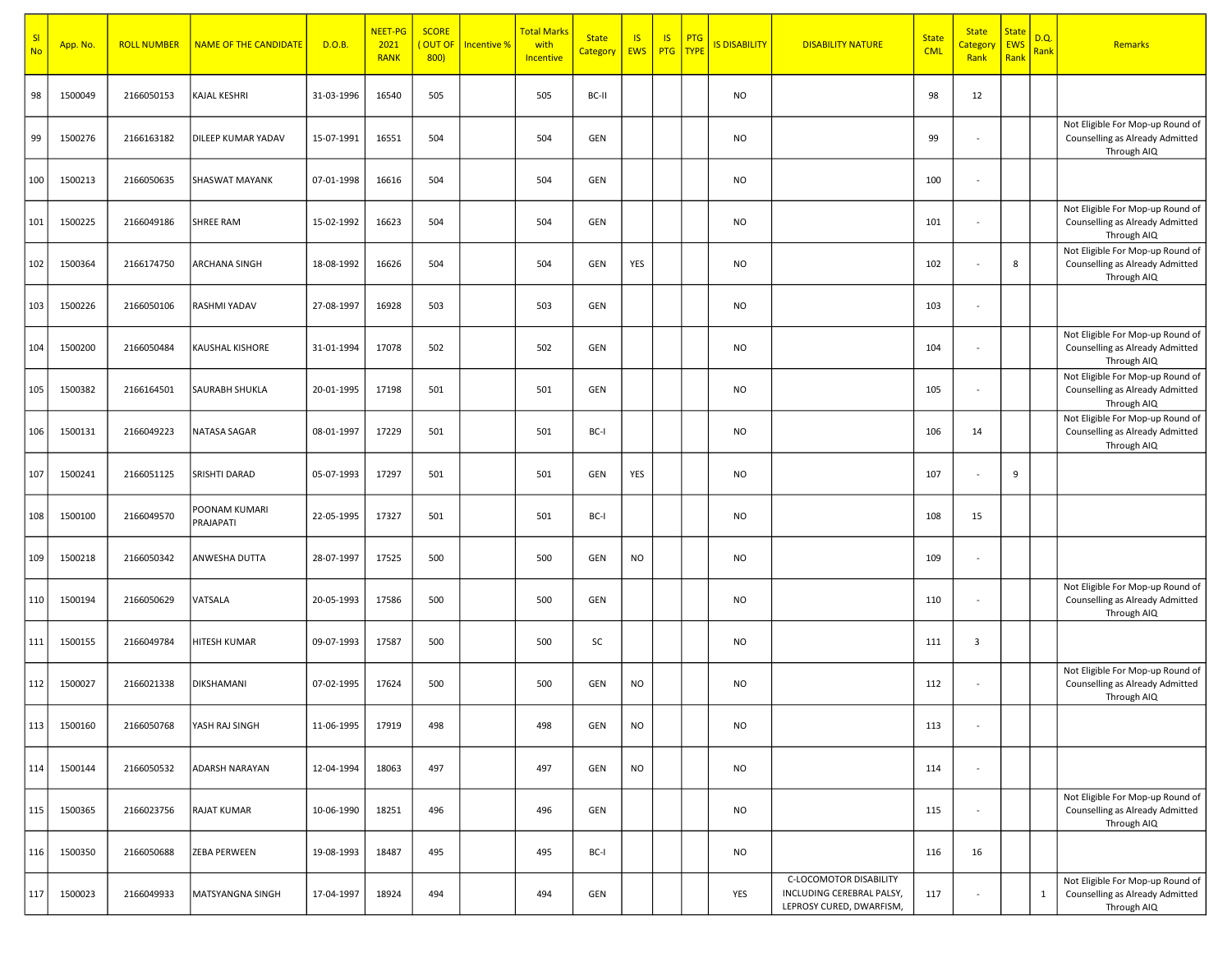| SI<br><b>No</b> | App. No. | <b>ROLL NUMBER</b> | <b>NAME OF THE CANDIDATE</b> | D.O.B.     | NEET-PG<br>2021<br><b>RANK</b> | <b>SCORE</b><br>(OUT OF<br>800) | Incentive % | <mark>Total Marks</mark><br>with<br>Incentive | <b>State</b><br><b>Category</b> | IS<br>EWS  | <b>IS</b><br><b>PTG</b> | PTG<br><b>TYPE</b> | <b>S DISABILITY</b> | <b>DISABILITY NATURE</b> | <b>State</b><br><b>CML</b> | <b>State</b><br><mark>Categor</mark><br>Rank | <b>State</b><br>EWS<br>Rank | D.Q.<br>Rank | Remarks                                                                            |
|-----------------|----------|--------------------|------------------------------|------------|--------------------------------|---------------------------------|-------------|-----------------------------------------------|---------------------------------|------------|-------------------------|--------------------|---------------------|--------------------------|----------------------------|----------------------------------------------|-----------------------------|--------------|------------------------------------------------------------------------------------|
| 118             | 1500296  | 2166050486         | <b>KSHITIJ SAURABH</b>       | 06-11-1995 | 19100                          | 493                             |             | 493                                           | SC                              |            |                         |                    | <b>NO</b>           |                          | 118                        | $\overline{4}$                               |                             |              | Not Eligible For Mop-up Round of<br>Counselling as Already Admitted<br>Through AIQ |
| 119             | 1500008  | 2166049597         | <b>AMAN KUMAR</b>            | 11-11-1994 | 19314                          | 492                             |             | 492                                           | GEN                             |            |                         |                    | <b>NO</b>           |                          | 119                        | $\blacksquare$                               |                             |              | Not Eligible For Mop-up Round of<br>Counselling as Already Admitted<br>Through AIQ |
| 120             | 1500012  | 2166049374         | <b>DEEPAK KUMAR</b>          | 13-06-1995 | 19615                          | 490                             |             | 490                                           | BC-II                           |            |                         |                    | <b>NO</b>           |                          | 120                        | 13                                           |                             |              | Not Eligible For Mop-up Round of<br>Counselling as Already Admitted<br>Through AIQ |
| 121             | 1500355  | 2166020397         | <b>PRITI KUMARI</b>          | 31-12-1986 | 19868                          | 490                             |             | 490                                           | GEN                             |            |                         |                    | <b>NO</b>           |                          | 121                        | $\overline{\phantom{a}}$                     |                             |              |                                                                                    |
| 122             | 1500396  | 2166050896         | <b>ASHWIN KUMAR</b>          | 10-09-1991 | 19877                          | 489                             |             | 489                                           | GEN                             |            |                         |                    | <b>NO</b>           |                          | 122                        | $\overline{\phantom{a}}$                     |                             |              | Not Eligible For Mop-up Round of<br>Counselling as Already Admitted<br>Through AIQ |
| 123             | 1500126  | 2166051366         | <b>MONIKA VERMA</b>          | 18-05-1996 | 20153                          | 488                             |             | 488                                           | BC-II                           |            |                         |                    | <b>NO</b>           |                          | 123                        | 14                                           |                             |              |                                                                                    |
| 124             | 1500356  | 2166049480         | <b>ARVIND MAHTO</b>          | 07-01-1980 | 20176                          | 488                             |             | 488                                           | BC-I                            |            |                         |                    | <b>NO</b>           |                          | 124                        | 17                                           |                             |              |                                                                                    |
| 125             | 1500097  | 2166051083         | <b>SHILPY KAJAL</b>          | 11-11-1993 | 20224                          | 488                             |             | 488                                           | BC-II                           |            |                         |                    | <b>NO</b>           |                          | 125                        | 15                                           |                             |              | Not Eligible For Mop-up Round of<br>Counselling as Already Admitted<br>Through AIQ |
| 126             | 1500094  | 2166050924         | PRIYA RAJ                    | 14-03-1995 | 20448                          | 487                             |             | 487                                           | BC-I                            |            |                         |                    | <b>NO</b>           |                          | 126                        | 18                                           |                             |              | Not Eligible For Mop-up Round of<br>Counselling as Already Admitted<br>Through AIQ |
| 127             | 1500130  | 2166048911         | <b>STUTY</b>                 | 28-12-1998 | 21285                          | 483                             |             | 483                                           | GEN                             |            |                         |                    | <b>NO</b>           |                          | 127                        | $\overline{\phantom{a}}$                     |                             |              |                                                                                    |
| 128             | 1500096  | 2166049135         | MUKLESH KUMAR MEHTA          | 17-02-1995 | 21308                          | 483                             |             | 483                                           | BC-II                           |            |                         |                    | <b>NO</b>           |                          | 128                        | 16                                           |                             |              |                                                                                    |
| 129             | 1500266  | 2166163139         | SANJAY KUMAR PRAJAPATI       | 05-07-1993 | 21582                          | 482                             |             | 482                                           | BC-I                            |            |                         |                    | <b>NO</b>           |                          | 129                        | 19                                           |                             |              |                                                                                    |
| 130             | 1500403  | 2166169688         | SHIKHA SINGH                 | 12-01-1987 | 22162                          | 480                             |             | 480                                           | GEN                             |            |                         |                    | <b>NO</b>           |                          | 130                        | $\overline{\phantom{a}}$                     |                             |              | Not Eligible For Mop-up Round of<br>Counselling as Already Admitted<br>Through AIQ |
| 131             | 1500205  | 2166049072         | AISHWARYA BHUSHAN            | 05-06-1994 | 22183                          | 480                             |             | 480                                           | GEN                             | <b>NO</b>  |                         |                    | <b>NO</b>           |                          | 131                        | $\blacksquare$                               |                             |              | Not Eligible For Mop-up Round of<br>Counselling as Already Admitted<br>Through AIQ |
| 132             | 1500048  | 2166050030         | <b>ANCHAL KUJUR</b>          | 02-07-1997 | 22291                          | 479                             |             | 479                                           | ST                              |            | <b>NO</b>               |                    | <b>NO</b>           |                          | 132                        | $\overline{2}$                               |                             |              | Not Eligible For Mop-up Round of<br>Counselling as Already Admitted<br>Through AIQ |
| 133             | 1500378  | 2166051353         | <b>AMIT NISHANT</b>          | 08-08-1995 | 34011                          | 435                             | 10%         | 478.5                                         | GEN                             | NO         |                         |                    | <b>NO</b>           |                          | 133                        | $\blacksquare$                               |                             |              |                                                                                    |
| 134             | 1500199  | 2166111394         | SOURAV KUMAR SHARMA          | 03-06-1991 | 22382                          | 478                             |             | 478                                           | GEN                             | <b>YES</b> |                         |                    | <b>NO</b>           |                          | 134                        | $\blacksquare$                               | 10                          |              |                                                                                    |
| 135             | 1500135  | 2166048729         | ANSHU                        | 23-09-1995 | 22516                          | 478                             |             | 478                                           | GEN                             | <b>NO</b>  |                         |                    | <b>NO</b>           |                          | 135                        | $\overline{\phantom{a}}$                     |                             |              |                                                                                    |
| 136             | 1500237  | 2166050290         | <b>NEETU KUMARI</b>          | 10-01-1996 | 22593                          | 478                             |             | 478                                           | BC-II                           |            |                         |                    | <b>NO</b>           |                          | 136                        | 17                                           |                             |              |                                                                                    |
| 137             | 1500040  | 2166050993         | NUTAN LEYANGI                | 18-06-1994 | 22867                          | 476                             |             | 476                                           | ST                              |            | <b>NO</b>               |                    | <b>NO</b>           |                          | 137                        | $\overline{3}$                               |                             |              | Not Eligible For Mop-up Round of<br>Counselling as Already Admitted<br>Through AIQ |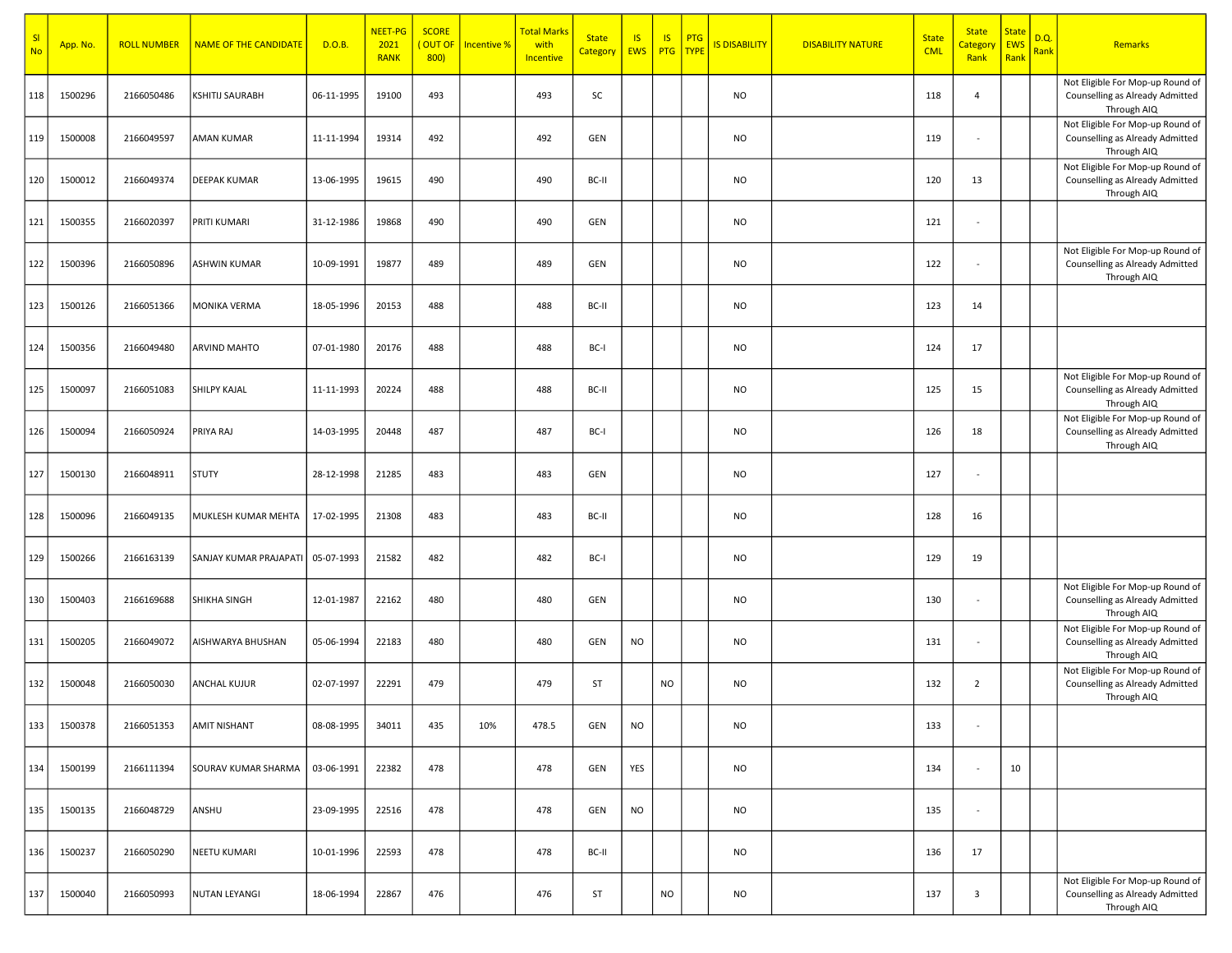| SI<br><b>No</b> | App. No. | <b>ROLL NUMBER</b> | <b>NAME OF THE CANDIDATE</b>     | D.O.B.     | NEET-PG<br>2021<br><b>RANK</b> | <b>SCORE</b><br>(OUT OF<br>800) | <b>Incentive %</b> | <mark>Total Marks</mark><br>with<br>Incentive | <b>State</b><br><b>Category</b> | IS<br><b>EWS</b> | IS.<br>PTG   TYPE | <b>PTG</b> | <b>IS DISABILITY</b> | <b>DISABILITY NATURE</b> | <b>State</b><br><b>CML</b> | <b>State</b><br>Categor<br>Rank | <b>State</b><br>EWS<br>Rank | D.Q.<br>Rank | <b>Remarks</b>                                                                     |
|-----------------|----------|--------------------|----------------------------------|------------|--------------------------------|---------------------------------|--------------------|-----------------------------------------------|---------------------------------|------------------|-------------------|------------|----------------------|--------------------------|----------------------------|---------------------------------|-----------------------------|--------------|------------------------------------------------------------------------------------|
| 138             | 1500260  | 2166049329         | <b>SADAF NAUSHEEN</b>            | 27-02-1993 | 23217                          | 475                             |                    | 475                                           | GEN                             |                  |                   |            | <b>NO</b>            |                          | 138                        | $\blacksquare$                  |                             |              |                                                                                    |
| 139             | 1500072  | 2166165842         | NALINI SINGH                     | 27-09-1995 | 23243                          | 475                             |                    | 475                                           | GEN                             | <b>NO</b>        |                   |            | <b>NO</b>            |                          | 139                        | $\blacksquare$                  |                             |              |                                                                                    |
| 140             | 1500171  | 2166049615         | <b>ADA NAJAFI</b>                | 26-09-1992 | 23276                          | 475                             |                    | 475                                           | GEN                             | <b>NO</b>        |                   |            | <b>NO</b>            |                          | 140                        | $\blacksquare$                  |                             |              |                                                                                    |
| 141             | 1500043  | 2166050721         | <b>RISHAV ANAND</b>              | 07-08-1994 | 23906                          | 472                             |                    | 472                                           | BC-II                           |                  |                   |            | <b>NO</b>            |                          | 141                        | 18                              |                             |              |                                                                                    |
| 142             | 1500348  | 2166051230         | RISHABH SINGH                    | 28-10-1994 | 24143                          | 471                             |                    | 471                                           | GEN                             |                  |                   |            | <b>NO</b>            |                          | 142                        | $\blacksquare$                  |                             |              |                                                                                    |
| 143             | 1500249  | 2166050829         | <b>ABHISHEK KUMAR</b>            | 25-10-1995 | 24157                          | 471                             |                    | 471                                           | ST                              |                  | <b>NO</b>         |            | <b>NO</b>            |                          | 143                        | $\overline{4}$                  |                             |              |                                                                                    |
| 144             | 1500202  | 2166051404         | <b>MANTU KUMAR</b>               | 01-02-1996 | 24395                          | 470                             |                    | 470                                           | BC-II                           |                  |                   |            | <b>NO</b>            |                          | 144                        | 19                              |                             |              |                                                                                    |
| 145             | 1500212  | 2166023933         | PURNIMA KUMARI                   | 05-03-1990 | 24725                          | 469                             |                    | 469                                           | GEN                             |                  |                   |            | <b>NO</b>            |                          | 145                        | $\blacksquare$                  |                             |              | Not Eligible For Mop-up Round of<br>Counselling as Already Admitted<br>Through AIQ |
| 146             | 1500193  | 2166050501         | <b>BABLU KUMAR</b>               | 25-12-1986 | 48617                          | 390                             | 20%                | 468                                           | SC                              |                  |                   |            | <b>NO</b>            |                          | 146                        | 5                               |                             |              |                                                                                    |
| 147             | 1500187  | 2166050969         | <b>APURVA CHATTERJEE</b>         | 10-08-1995 | 25138                          | 467                             |                    | 467                                           | GEN                             |                  |                   |            | <b>NO</b>            |                          | 147                        | $\overline{\phantom{a}}$        |                             |              | Not Eligible For Mop-up Round of<br>Counselling as Already Admitted<br>Through AIQ |
| 148             | 1500280  | 2166021593         | <b>SUPRIYA BHARTI</b>            | 10-02-1996 | 25208                          | 467                             |                    | 467                                           | GEN                             |                  |                   |            | <b>NO</b>            |                          | 148                        | $\blacksquare$                  |                             |              |                                                                                    |
| 149             | 1500221  | 2166020551         | KAMAL KISHLAYA                   | 01-09-1989 | 25616                          | 465                             |                    | 465                                           | GEN                             |                  |                   |            | <b>NO</b>            |                          | 149                        | $\blacksquare$                  |                             |              | Not Eligible For Mop-up Round of<br>Counselling as Already Admitted<br>Through AIQ |
| 150             | 1500120  | 2166050869         | ADITI KASHYAP                    | 14-08-1996 | 26004                          | 464                             |                    | 464                                           | GEN                             |                  |                   |            | <b>NO</b>            |                          | 150                        | $\overline{\phantom{a}}$        |                             |              |                                                                                    |
| 151             | 1500075  | 2166022829         | RASHMI RATI                      | 18-10-1991 | 26387                          | 463                             |                    | 463                                           | BC-I                            |                  |                   |            | <b>NO</b>            |                          | 151                        | 20                              |                             |              | Not Eligible For Mop-up Round of<br>Counselling as Already Admitted<br>Through AIQ |
| 152             | 1500268  | 2166031813         | <b>SYED AFREEN</b>               | 21-06-1993 | 26517                          | 462                             |                    | 462                                           | GEN                             | YES              |                   |            | <b>NO</b>            |                          | 152                        | $\sim$                          | 11                          |              |                                                                                    |
| 153             | 1500073  | 2166050477         | NEHA KIRAN                       | 23-11-1993 | 27249                          | 460                             |                    | 460                                           | SC                              |                  |                   |            | <b>NO</b>            |                          | 153                        | 6                               |                             |              |                                                                                    |
| 154             | 1500007  | 2166050164         | MADHU                            | 24-08-1996 | 39466                          | 418                             | 10%                | 459.8                                         | SC                              |                  |                   |            | <b>NO</b>            |                          | 154                        | $\overline{7}$                  |                             |              |                                                                                    |
| 155             | 1500300  | 2166050507         | PRAKASH CHANDRA<br><b>MISHRA</b> | 01-03-1982 | 28233                          | 456                             |                    | 456                                           | GEN                             | YES              |                   |            | <b>NO</b>            |                          | 155                        | $\blacksquare$                  | 12                          |              |                                                                                    |
| 156             | 1500182  | 2166049229         | SHUBHANKAR SUMAN                 | 28-04-1994 | 28329                          | 455                             |                    | 455                                           | GEN                             | YES              |                   |            | <b>NO</b>            |                          | 156                        | $\omega$                        | 13                          |              | Not Eligible For Mop-up Round of<br>Counselling as Already Admitted<br>Through AIQ |
| 157             | 1500298  | 2166020926         | <b>DIVYA SHREE</b>               | 07-02-1993 | 28919                          | 453                             |                    | 453                                           | SC                              |                  |                   |            | <b>NO</b>            |                          | 157                        | 8                               |                             |              | Not Eligible For Mop-up Round of<br>Counselling as Already Admitted<br>Through AIQ |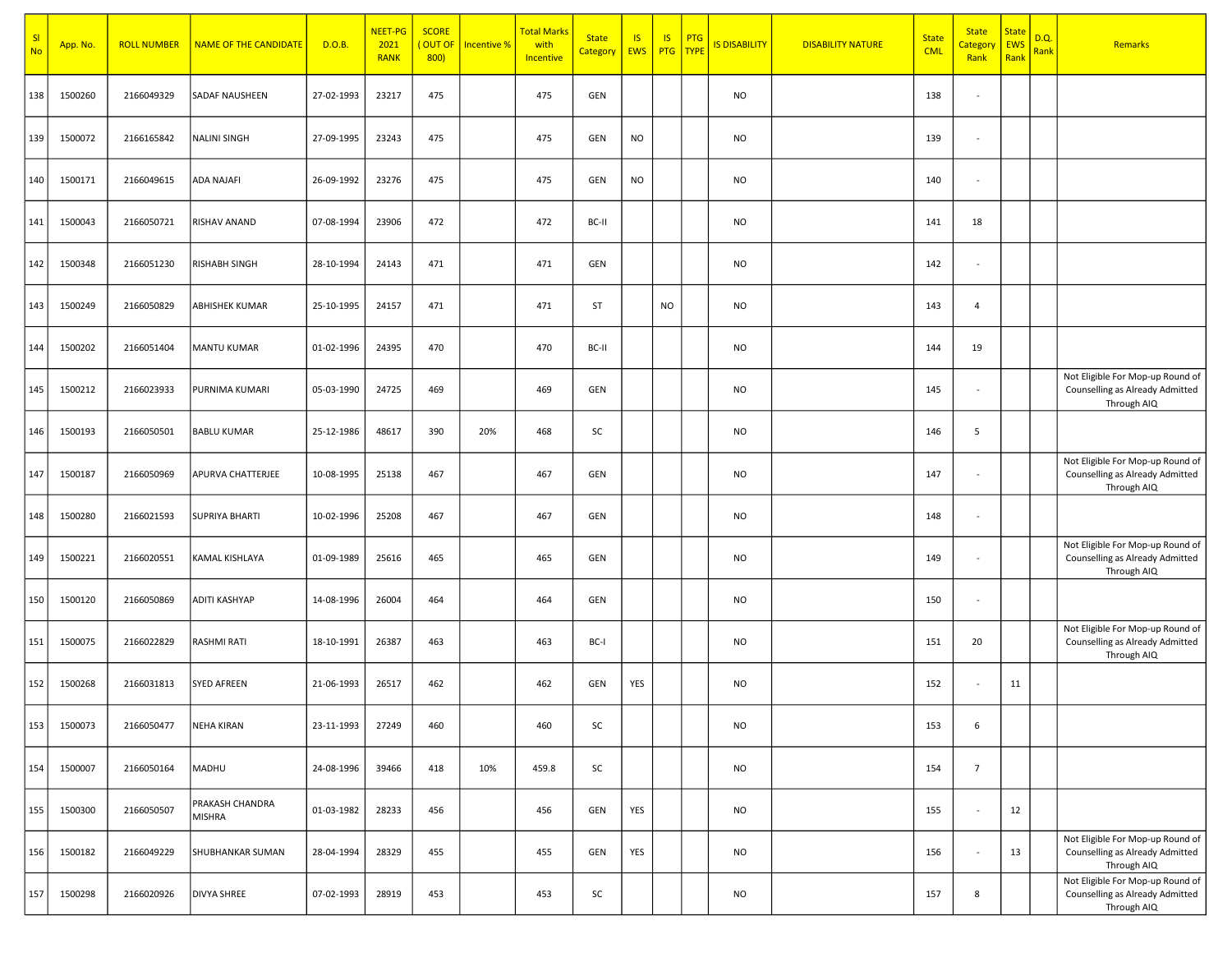| SI<br><b>No</b> | App. No. | <b>ROLL NUMBER</b> | <b>NAME OF THE CANDIDATE</b> | D.O.B.     | NEET-PG<br>2021<br><b>RANK</b> | <b>SCORE</b><br>(OUT OF<br>800) | <b>Incentive %</b> | <mark>Total Marks</mark><br>with<br>Incentive | <b>State</b><br><b>Category</b> | IS<br><b>EWS</b> | IS.       | <b>PTG</b><br>PTG   TYPE | <b>IS DISABILITY</b> | <b>DISABILITY NATURE</b> | <b>State</b><br><b>CML</b> | <b>State</b><br>Categor<br>Rank | <b>State</b><br>EWS<br>Rank | D.Q.<br>Rank | <b>Remarks</b>                                                                     |
|-----------------|----------|--------------------|------------------------------|------------|--------------------------------|---------------------------------|--------------------|-----------------------------------------------|---------------------------------|------------------|-----------|--------------------------|----------------------|--------------------------|----------------------------|---------------------------------|-----------------------------|--------------|------------------------------------------------------------------------------------|
| 158             | 1500181  | 2166051383         | PREETI SUMAN                 | 04-10-1994 | 29394                          | 452                             |                    | 452                                           | GEN                             |                  |           |                          | <b>NO</b>            |                          | 158                        | $\overline{\phantom{a}}$        |                             |              |                                                                                    |
| 159             | 1500313  | 2166050868         | <b>PRACHI JHA</b>            | 20-01-1995 | 30118                          | 449                             |                    | 449                                           | GEN                             | <b>NO</b>        |           |                          | <b>NO</b>            |                          | 159                        | $\overline{\phantom{a}}$        |                             |              | Not Eligible For Mop-up Round of<br>Counselling as Already Admitted<br>Through AIQ |
| 160             | 1500314  | 2166049526         | AISHWARYA DANDPAT            | 08-07-1996 | 30329                          | 448                             |                    | 448                                           | GEN                             | <b>NO</b>        |           |                          | <b>NO</b>            |                          | 160                        | $\blacksquare$                  |                             |              | Not Eligible For Mop-up Round of<br>Counselling as Already Admitted<br>Through AIQ |
| 161             | 1500095  | 2166031430         | <b>SONALI KUMARI</b>         | 31-08-1994 | 30909                          | 446                             |                    | 446                                           | GEN                             | YES              |           |                          | <b>NO</b>            |                          | 161                        | $\blacksquare$                  | 14                          |              |                                                                                    |
| 162             | 1500278  | 2166049283         | SANA SALIKA                  | 25-12-1994 | 31865                          | 443                             |                    | 443                                           | BC-I                            |                  |           |                          | <b>NO</b>            |                          | 162                        | 21                              |                             |              |                                                                                    |
| 163             | 1500406  | 2166168112         | <b>ASIF ALI</b>              | 13-10-1993 | 31948                          | 442                             |                    | 442                                           | BC-I                            |                  |           |                          | <b>NO</b>            |                          | 163                        | 22                              |                             |              | Not Eligible For Mop-up Round of<br>Counselling as Already Admitted<br>Through AIQ |
| 164             | 1500170  | 2166051206         | <b>STUTI SRISHTI</b>         | 28-12-1997 | 32395                          | 441                             |                    | 441                                           | ST                              |                  | <b>NO</b> |                          | <b>NO</b>            |                          | 164                        | 5                               |                             |              |                                                                                    |
| 165             | 1500229  | 2166049569         | SHAMBHU PRASAD MALIK         | 04-05-1984 | 32847                          | 440                             |                    | 440                                           | BC-I                            |                  |           |                          | <b>NO</b>            |                          | 165                        | 23                              |                             |              |                                                                                    |
| 166             | 1500370  | 2166050425         | ANJALI KUMARI                | 26-11-1994 | 32890                          | 439                             |                    | 439                                           | GEN                             |                  |           |                          | <b>NO</b>            |                          | 166                        | $\blacksquare$                  |                             |              |                                                                                    |
| 167             | 1500329  | 2166050200         | ASHUTOSH KUMAR               | 12-01-1978 | 68345                          | 337                             | 30%                | 438.1                                         | GEN                             |                  |           |                          | <b>NO</b>            |                          | 167                        | $\blacksquare$                  |                             |              |                                                                                    |
| 168             | 1500002  | 2166050513         | <b>BHASKAR BEJ</b>           | 10-02-1991 | 33688                          | 436                             |                    | 436                                           | BC-I                            |                  |           |                          | <b>NO</b>            |                          | 168                        | 24                              |                             |              |                                                                                    |
| 169             | 1500274  | 2166049999         | AMITA KIRAN TIGGA            | 06-04-1995 | 34437                          | 434                             |                    | 434                                           | ST                              |                  | <b>NO</b> |                          | <b>NO</b>            |                          | 169                        | 6                               |                             |              |                                                                                    |
| 170             | 1500383  | 2166164456         | AYUSHI SINGH                 | 10-12-1994 | 34473                          | 434                             |                    | 434                                           | GEN                             | <b>NO</b>        |           |                          | <b>NO</b>            |                          | 170                        | $\overline{\phantom{a}}$        |                             |              | Not Eligible For Mop-up Round of<br>Counselling as Already Admitted<br>Through AIQ |
| 171             | 1500204  | 2166050777         | MAMTA KUMARI                 | 01-06-1993 | 34502                          | 434                             |                    | 434                                           | SC                              |                  |           |                          | <b>NO</b>            |                          | 171                        | 9                               |                             |              |                                                                                    |
| 172             | 1500496  | 2166049032         | <b>SADHNA KUMARI</b>         | 25-02-1995 | 34905                          | 432                             |                    | 432                                           | GEN                             |                  |           |                          | <b>NO</b>            |                          | 172                        | $\blacksquare$                  |                             |              |                                                                                    |
| 173             | 1500034  | 2166050917         | ROHIT KUMAR MAHATO           | 01-11-1992 | 34948                          | 432                             |                    | 432                                           | BC-I                            |                  |           |                          | NO                   |                          | 173                        | 25                              |                             |              |                                                                                    |
| 174             | 1500006  | 2166050525         | AJEET KUMAR                  | 03-01-1989 | 70370                          | 332                             | 30%                | 431.6                                         | BC-II                           |                  |           |                          | <b>NO</b>            |                          | 174                        | 20                              |                             |              |                                                                                    |
| 175             | 1500284  | 2166029927         | <b>DEEPAK KUMAR</b>          | 19-11-1977 | 35443                          | 430                             |                    | 430                                           | GEN                             |                  |           |                          | <b>NO</b>            |                          | 175                        | $\sim$                          |                             |              |                                                                                    |
| 176             | 1500393  | 2166049239         | ANAMIKA                      | 02-02-1995 | 35922                          | 429                             |                    | 429                                           | GEN                             |                  |           |                          | <b>NO</b>            |                          | 176                        | $\sim$                          |                             |              |                                                                                    |
| 177             | 1500063  | 2166050568         | <b>DERRICK B KUJUR</b>       | 24-11-1981 | 36325                          | 428                             |                    | 428                                           | ST                              |                  | <b>NO</b> |                          | <b>NO</b>            |                          | 177                        | $7\overline{ }$                 |                             |              |                                                                                    |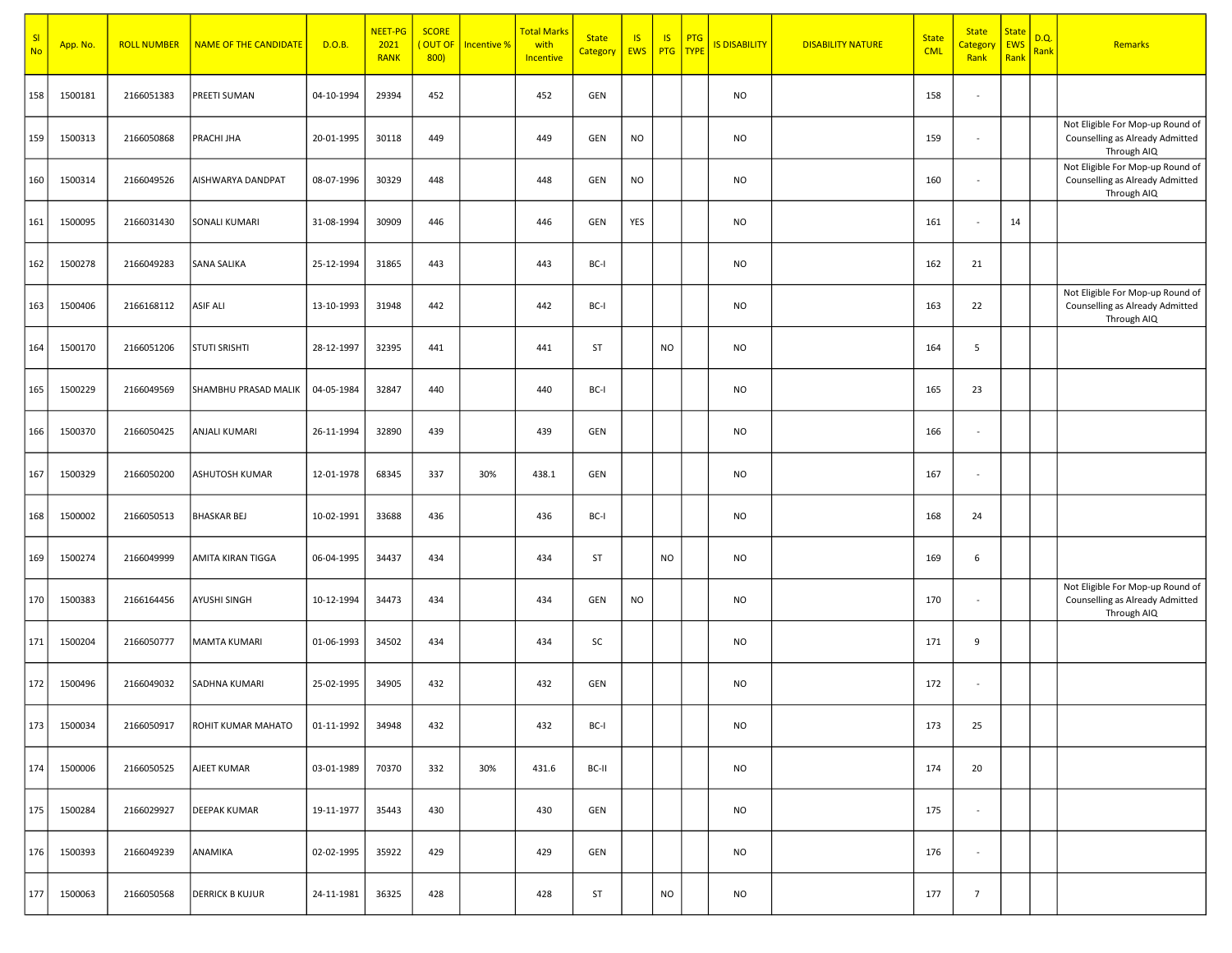| SI<br><b>No</b> | App. No. | <b>ROLL NUMBER</b> | <b>NAME OF THE CANDIDATE</b>       | D.O.B.     | NEET-PG<br>2021<br><b>RANK</b> | <b>SCORE</b><br>(OUT OF<br>800 | <b>Incentive %</b> | <b>Total Marks</b><br>with<br>Incentive | <b>State</b><br><b>Category</b> | IS<br>EWS | IS.       | <b>PTG</b><br>PTG TYPE | IS DISABILITY | <b>DISABILITY NATURE</b> | <b>State</b><br><b>CML</b> | <b>State</b><br>Categor<br>Rank | <b>State</b><br>EWS<br>Rank | D.Q.<br>Rank | <b>Remarks</b>                                                                     |
|-----------------|----------|--------------------|------------------------------------|------------|--------------------------------|--------------------------------|--------------------|-----------------------------------------|---------------------------------|-----------|-----------|------------------------|---------------|--------------------------|----------------------------|---------------------------------|-----------------------------|--------------|------------------------------------------------------------------------------------|
| 178             | 1500332  | 2166050423         | JAY PRATAP SAHU                    | 01-02-1993 | 48896                          | 389                            | 10%                | 427.9                                   | BC-I                            |           |           |                        | NO            |                          | 178                        | 26                              |                             |              |                                                                                    |
| 179             | 1500151  | 2166049240         | <b>SUNIT KUMAR RANJAN</b>          | 05-09-1985 | 36788                          | 426                            |                    | 426                                     | SC                              |           |           |                        | <b>NO</b>     |                          | 179                        | 10                              |                             |              |                                                                                    |
| 180             | 1500344  | 2166049554         | <b>SRISHTI MENON</b>               | 18-09-1993 | 37160                          | 425                            |                    | 425                                     | GEN                             |           |           |                        | <b>NO</b>     |                          | 180                        | $\overline{\phantom{a}}$        |                             |              |                                                                                    |
| 181             | 1500431  | 2166020269         | RASHMI KUMARI                      | 09-10-1985 | 37214                          | 425                            |                    | 425                                     | GEN                             |           |           |                        | <b>NO</b>     |                          | 181                        | $\blacksquare$                  |                             |              | Not Eligible For Mop-up Round of<br>Counselling as Already Admitted<br>Through AIQ |
| 182             | 1500101  | 2166051237         | <b>DEEP DYUTI BHAGAT</b>           | 27-01-1996 | 37408                          | 424                            |                    | 424                                     | ST                              |           | <b>NO</b> |                        | <b>NO</b>     |                          | 182                        | 8                               |                             |              |                                                                                    |
| 183             | 1500152  | 2166049954         | <b>ASTHA PRIYA</b>                 | 22-11-1994 | 37629                          | 424                            |                    | 424                                     | GEN                             |           |           |                        | <b>NO</b>     |                          | 183                        | $\blacksquare$                  |                             |              |                                                                                    |
| 184             | 1500325  | 2166049214         | MATHILDA BEHERA                    | 22-04-1995 | 37683                          | 423                            |                    | 423                                     | GEN                             |           |           |                        | <b>NO</b>     |                          | 184                        | $\blacksquare$                  |                             |              |                                                                                    |
| 185             | 1500079  | 2166049347         | RAJENDRA PRASAD                    | 21-12-1992 | 37783                          | 423                            |                    | 423                                     | GEN                             |           |           |                        | <b>NO</b>     |                          | 185                        | $\blacksquare$                  |                             |              | Not Eligible For Mop-up Round of<br>Counselling as Already Admitted<br>Through AIQ |
| 186             | 1500290  | 2166049018         | <b>GANESH KUMAR</b><br>SHRIVASTAVA | 15-01-1988 | 38670                          | 420                            |                    | 420                                     | GEN                             |           |           |                        | <b>NO</b>     |                          | 186                        | $\overline{\phantom{a}}$        |                             |              |                                                                                    |
| 187             | 1500110  | 2166050850         | <b>SURAJ ORAON</b>                 | 05-02-1994 | 38855                          | 420                            |                    | 420                                     | ST                              |           | <b>NO</b> |                        | <b>NO</b>     |                          | 187                        | 9                               |                             |              |                                                                                    |
| 188             | 1500258  | 2166049949         | <b>AEMAN AHMAD</b>                 | 09-12-1993 | 39043                          | 419                            |                    | 419                                     | GEN                             | <b>NO</b> |           |                        | <b>NO</b>     |                          | 188                        | $\blacksquare$                  |                             |              | Not Eligible For Mop-up Round of<br>Counselling as Already Admitted<br>Through AIQ |
| 189             | 1500492  | 2166170494         | KUNJ BIHARI SINGH                  | 01-02-1973 | 39435                          | 418                            |                    | 418                                     | GEN                             |           |           |                        | <b>NO</b>     |                          | 189                        | $\blacksquare$                  |                             |              |                                                                                    |
| 190             | 1500367  | 2166049956         | PUJA JHA                           | 18-08-1991 | 40507                          | 415                            |                    | 415                                     | GEN                             | NO        |           |                        | <b>NO</b>     |                          | 190                        | $\overline{\phantom{a}}$        |                             |              |                                                                                    |
| 191             | 1500253  | 2166049587         | <b>PAYAL BOIPAI</b>                | 23-11-1994 | 40550                          | 415                            |                    | 415                                     | ST                              |           | <b>NO</b> |                        | <b>NO</b>     |                          | 191                        | 10                              |                             |              |                                                                                    |
| 192             | 1500138  | 2166049787         | <b>SWATI PRIYA</b>                 | 08-06-1994 | 40579                          | 414                            |                    | 414                                     | GEN                             | <b>NO</b> |           |                        | <b>NO</b>     |                          | 192                        | $\blacksquare$                  |                             |              |                                                                                    |
| 193             | 1500113  | 2166164027         | RAGHVENDRA KUMAR                   | 01-06-1985 | 40862                          | 413                            |                    | 413                                     | GEN                             | YES       |           |                        | NO            |                          | 193                        | $\overline{\phantom{a}}$        | 15                          |              |                                                                                    |
| 194             | 1500059  | 2166050449         | KISSLAY RAJ                        | 03-03-1997 | 41098                          | 413                            |                    | 413                                     | GEN                             |           |           |                        | <b>NO</b>     |                          | 194                        | $\sim$                          |                             |              |                                                                                    |
| 195             | 1500434  | 2166024873         | <b>SUJITA SINGH</b>                | 07-06-1989 | 41222                          | 412                            |                    | 412                                     | GEN                             | <b>NO</b> |           |                        | <b>NO</b>     |                          | 195                        | $\sim$                          |                             |              |                                                                                    |
| 196             | 1500203  | 2166050684         | MD ASLAM JAWED                     | 08-12-1986 | 41885                          | 410                            |                    | 410                                     | GEN                             | YES       |           |                        | <b>NO</b>     |                          | 196                        | $\sim$                          | 16                          |              |                                                                                    |
| 197             | 1500251  | 2166050506         | <b>NISHANT KUMAR</b>               | 06-07-1990 | 54893                          | 372                            | 10%                | 409.2                                   | BC-I                            |           |           |                        | <b>NO</b>     |                          | 197                        | 27                              |                             |              |                                                                                    |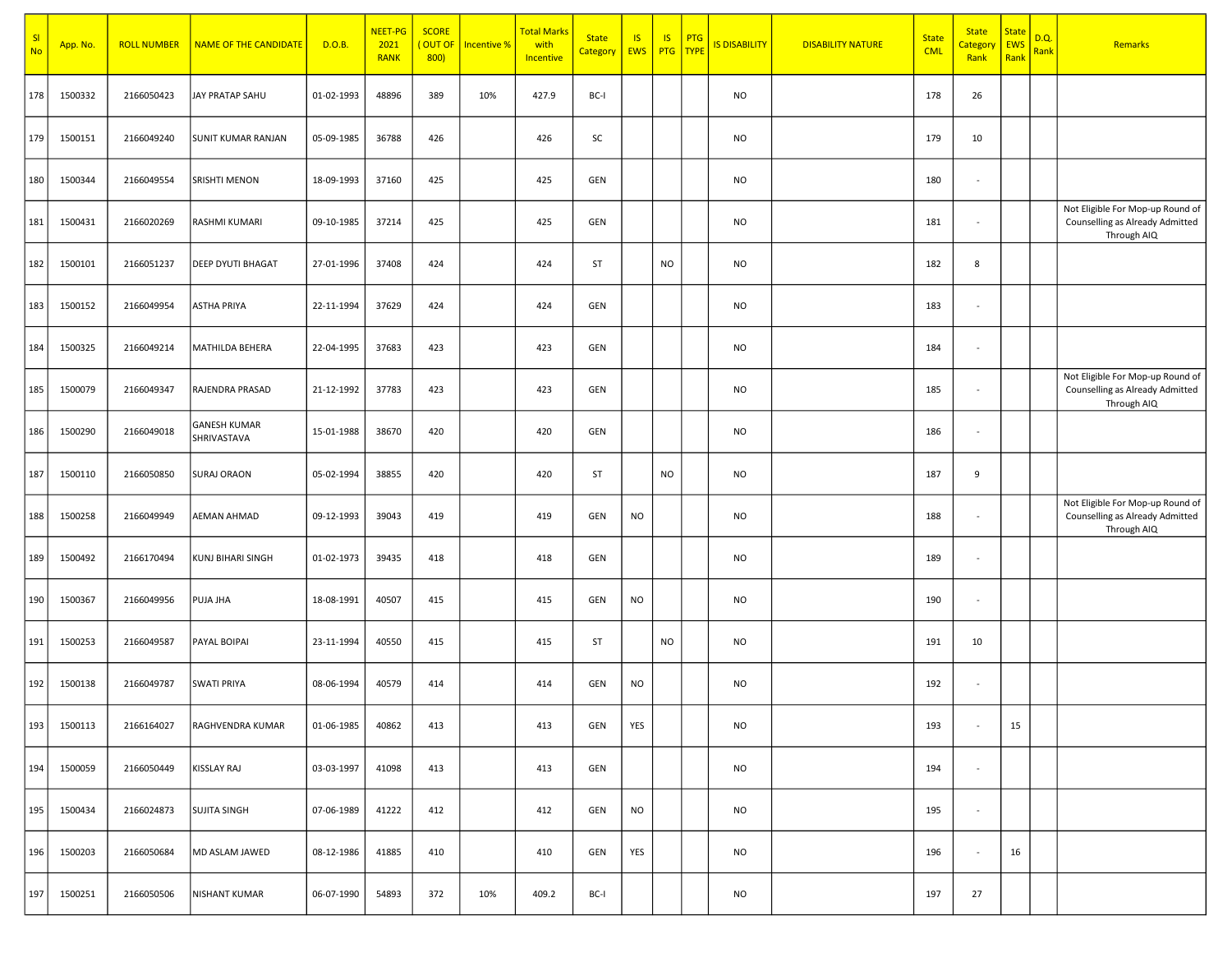| SI<br><b>No</b> | App. No. | <b>ROLL NUMBER</b> | <b>NAME OF THE CANDIDATE</b> | D.O.B.     | NEET-PG<br>2021<br><b>RANK</b> | <b>SCORE</b><br>OUT OF<br>800) | Incentive % | <mark>Total Marks</mark><br>with<br>Incentive | <b>State</b><br>Category EWS | $\overline{15}$ | IS<br>PTG   TYPE | PTG | <b>IS DISABILITY</b> | <b>DISABILITY NATURE</b> | <b>State</b><br><b>CML</b> | <b>State</b><br><mark>Categor</mark><br>Rank | <b>State</b><br>EWS<br>Rank | D.Q.<br>Rank | Remarks                                                                            |
|-----------------|----------|--------------------|------------------------------|------------|--------------------------------|--------------------------------|-------------|-----------------------------------------------|------------------------------|-----------------|------------------|-----|----------------------|--------------------------|----------------------------|----------------------------------------------|-----------------------------|--------------|------------------------------------------------------------------------------------|
| 198             | 1500156  | 2166050847         | <b>REA PRAKASH</b>           | 05-03-1994 | 54999                          | 372                            | 10%         | 409.2                                         | GEN                          |                 |                  |     | <b>NO</b>            |                          | 198                        | $\overline{\phantom{a}}$                     |                             |              |                                                                                    |
| 199             | 1500198  | 2166175659         | <b>EKTA SHRESTH KACHHAP</b>  | 02-10-1993 | 42627                          | 408                            |             | 408                                           | ST                           |                 | <b>NO</b>        |     | <b>NO</b>            |                          | 199                        | 11                                           |                             |              |                                                                                    |
| 200             | 1500014  | 2166050043         | ARUNIMA                      | 11-02-1990 | 42687                          | 408                            |             | 408                                           | GEN                          | <b>NO</b>       |                  |     | <b>NO</b>            |                          | 200                        | $\overline{\phantom{a}}$                     |                             |              | Not Eligible For Mop-up Round of<br>Counselling as Already Admitted<br>Through AIQ |
| 201             | 1500411  | 2166048735         | RAJEEV KUMAR                 | 22-10-1987 | 42703                          | 408                            |             | 408                                           | BC-I                         |                 |                  |     | <b>NO</b>            |                          | 201                        | 28                                           |                             |              | Not Eligible For Mop-up Round of<br>Counselling as Already Admitted<br>Through AIQ |
| 202             | 1500175  | 2166051148         | <b>MANISHA ROY</b>           | 03-02-1981 | 67942                          | 338                            | 20%         | 405.6                                         | GEN                          |                 |                  |     | <b>NO</b>            |                          | 202                        | $\overline{\phantom{a}}$                     |                             |              |                                                                                    |
| 203             | 1500283  | 2166019459         | UMESH KUMAR                  | 15-03-1981 | 43333                          | 405                            |             | 405                                           | GEN                          |                 |                  |     | <b>NO</b>            |                          | 203                        | $\overline{\phantom{a}}$                     |                             |              |                                                                                    |
| 204             | 1500490  | 2166051225         | PRAVEEN PRAKASH              | 12-09-1989 | 44612                          | 402                            |             | 402                                           | GEN                          |                 |                  |     | <b>NO</b>            |                          | 204                        | $\overline{\phantom{a}}$                     |                             |              |                                                                                    |
| 205             | 1500127  | 2166050639         | <b>JYOTI KUMARI</b>          | 26-11-1989 | 44640                          | 402                            |             | 402                                           | GEN                          |                 |                  |     | <b>NO</b>            |                          | 205                        | $\overline{\phantom{a}}$                     |                             |              |                                                                                    |
| 206             | 1500009  | 2166049958         | VIJAYA                       | 22-11-1991 | 44721                          | 401                            |             | 401                                           | GEN                          | YES             |                  |     | <b>NO</b>            |                          | 206                        | $\overline{\phantom{a}}$                     | 17                          |              | Not Eligible For Mop-up Round of<br>Counselling as Already Admitted<br>Through AIQ |
| 207             | 1500429  | 2166048815         | RUCHI SHIVAM                 | 09-01-1987 | 44932                          | 401                            |             | 401                                           | GEN                          | <b>NO</b>       |                  |     | <b>NO</b>            |                          | 207                        | $\overline{\phantom{a}}$                     |                             |              |                                                                                    |
| 208             | 1500211  | 2166051305         | ABHISHEK VISHWAKARMA         | 08-10-1994 | 45080                          | 400                            |             | 400                                           | GEN                          |                 |                  |     | <b>NO</b>            |                          | 208                        | $\overline{\phantom{a}}$                     |                             |              |                                                                                    |
| 209             | 1500066  | 2166050191         | ANUJ KUMAR EKKA              | 07-08-1993 | 45293                          | 400                            |             | 400                                           | ST                           |                 | <b>NO</b>        |     | <b>NO</b>            |                          | 209                        | 12                                           |                             |              | Not Eligible For Mop-up Round of<br>Counselling as Already Admitted<br>Through AIQ |
| 210             | 1500025  | 2166050160         | ARCHANA                      | 31-01-1972 | 46334                          | 396                            |             | 396                                           | SC                           |                 |                  |     | <b>NO</b>            |                          | 210                        | 11                                           |                             |              |                                                                                    |
| 211             | 1500150  | 2166050687         | RABIA IMAM                   | 11-10-1992 | 46658                          | 396                            |             | 396                                           | BC-I                         |                 |                  |     | <b>NO</b>            |                          | 211                        | 29                                           |                             |              |                                                                                    |
| 212             | 1500305  | 2166051401         | <b>AMIT KUMAR</b>            | 05-01-1991 | 46701                          | 395                            |             | 395                                           | BC-II                        |                 |                  |     | <b>NO</b>            |                          | 212                        | 21                                           |                             |              | Not Eligible For Mop-up Round of<br>Counselling as Already Admitted<br>Through AIQ |
| 213             | 1500107  | 2166022566         | NAZIA HASSAN                 | 10-01-1990 | 46822                          | 395                            |             | 395                                           | GEN                          |                 |                  |     | <b>NO</b>            |                          | 213                        | $\overline{\phantom{a}}$                     |                             |              |                                                                                    |
| 214             | 1500098  | 2166051254         | <b>BINITA GUPTA</b>          | 02-09-1992 | 47289                          | 394                            |             | 394                                           | BC-I                         |                 |                  |     | <b>NO</b>            |                          | 214                        | 30                                           |                             |              | Not Eligible For Mop-up Round of<br>Counselling as Already Admitted<br>Through AIQ |
| 215             | 1500112  | 2166049953         | <b>AMRIT KHALKHO</b>         | 21-12-1991 | 47716                          | 393                            |             | 393                                           | ST                           |                 | <b>NO</b>        |     | <b>NO</b>            |                          | 215                        | 13                                           |                             |              | Not Eligible For Mop-up Round of<br>Counselling as Already Admitted<br>Through AIQ |
| 216             | 1500154  | 2166019255         | NITISH KUMAR                 | 23-03-1994 | 47768                          | 392                            |             | 392                                           | BC-I                         |                 |                  |     | <b>NO</b>            |                          | 216                        | 31                                           |                             |              | Not Eligible For Mop-up Round of<br>Counselling as Already Admitted<br>Through AIQ |
| 217             | 1500105  | 2166049591         | <b>AMARNATH MEHRA</b>        | 03-02-1996 | 50121                          | 386                            |             | 386                                           | SC                           |                 |                  |     | <b>NO</b>            |                          | 217                        | 12                                           |                             |              | Not Eligible For Mop-up Round of<br>Counselling as Already Admitted<br>Through AIQ |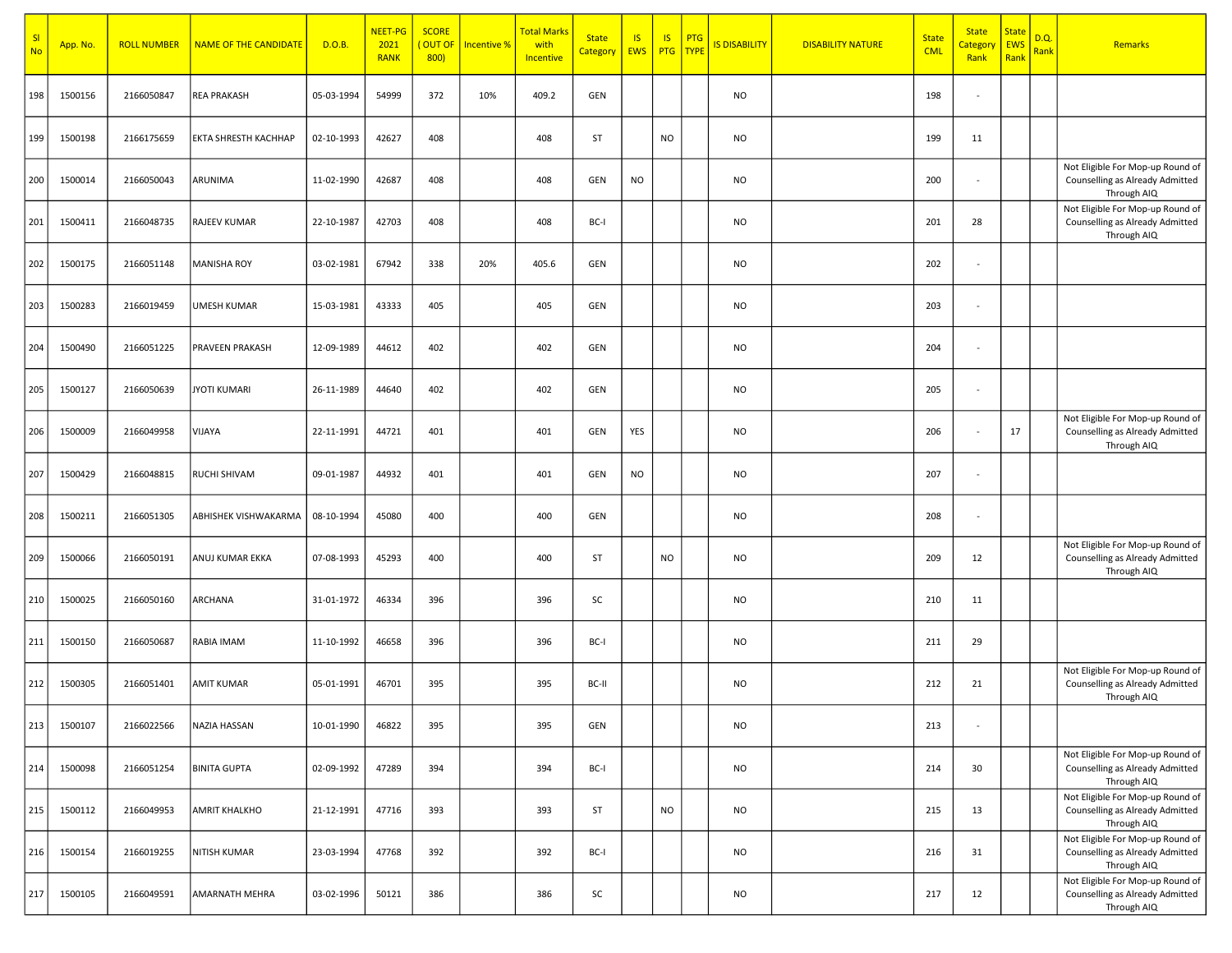| SI<br><b>No</b> | App. No. | <b>ROLL NUMBER</b> | <b>NAME OF THE CANDIDATE</b> | D.O.B.     | <b>NEET-PG</b><br>2021<br><b>RANK</b> | <b>SCORE</b><br>OUT OF<br>800) | <b>Incentive %</b> | <b>Total Marks</b><br>with<br>Incentive | <b>State</b><br>Category | <b>IS</b><br>EWS | IS<br>PTG | PTG<br>TYPE | <b>IS DISABILITY</b> | <b>DISABILITY NATURE</b> | <b>State</b><br><b>CML</b> | <b>State</b><br><mark>Category</mark><br>Rank | <b>State</b><br>EWS<br>Rank | D.Q.<br>Rank | Remarks                                                                            |
|-----------------|----------|--------------------|------------------------------|------------|---------------------------------------|--------------------------------|--------------------|-----------------------------------------|--------------------------|------------------|-----------|-------------|----------------------|--------------------------|----------------------------|-----------------------------------------------|-----------------------------|--------------|------------------------------------------------------------------------------------|
| 218             | 1500385  | 2166033171         | <b>BIBEK KUMAR</b>           | 06-03-1985 | 50209                                 | 385                            |                    | 385                                     | BC-I                     |                  |           |             | NO                   |                          | 218                        | 32                                            |                             |              |                                                                                    |
| 219             | 1500291  | 2166051354         | <b>ANKITA MUKUL</b>          | 22-02-1986 | 50211                                 | 385                            |                    | 385                                     | GEN                      |                  |           |             | <b>NO</b>            |                          | 219                        | $\sim$                                        |                             |              |                                                                                    |
| 220             | 1500029  | 2166049963         | <b>ANIKA KUJUR</b>           | 26-12-1992 | 50422                                 | 385                            |                    | 385                                     | ST                       |                  | <b>NO</b> |             | <b>NO</b>            |                          | 220                        | 14                                            |                             |              |                                                                                    |
| 221             | 1500401  | 2166163253         | <b>KOMAL SONI</b>            | 14-10-1991 | 50664                                 | 384                            |                    | 384                                     | BC-II                    |                  |           |             | NO                   |                          | 221                        | 22                                            |                             |              |                                                                                    |
| 222             | 1500065  | 2166050211         | <b>SURBHI TOPPO</b>          | 15-12-1996 | 50898                                 | 384                            |                    | 384                                     | ST                       |                  | <b>NO</b> |             | NO                   |                          | 222                        | 15                                            |                             |              | Not Eligible For Mop-up Round of<br>Counselling as Already Admitted<br>Through AIQ |
| 223             | 1500331  | 2166049527         | PINKI KUMARI                 | 04-01-1977 | 86767                                 | 294                            | 30%                | 382.2                                   | BC-I                     |                  |           |             | NO                   |                          | 223                        | 33                                            |                             |              |                                                                                    |
| 224             | 1500206  | 2166163151         | PRAVEEN KUMAR MEHRA          | 12-03-1993 | 51285                                 | 382                            |                    | 382                                     | SC                       |                  |           |             | <b>NO</b>            |                          | 224                        | 13                                            |                             |              |                                                                                    |
| 225             | 1500371  | 2166049955         | PRITI JHA                    | 08-06-1989 | 52507                                 | 379                            |                    | 379                                     | GEN                      | NO               |           |             | <b>NO</b>            |                          | 225                        | $\sim$                                        |                             |              |                                                                                    |
| 226             | 1500394  | 2166098435         | <b>VIVIEN RITSE</b>          | 27-01-1996 | 53006                                 | 378                            |                    | 378                                     | GEN                      |                  |           |             | NO                   |                          | 226                        | $\sim$                                        |                             |              | Not Eligible For Mop-up Round of<br>Counselling as Already Admitted<br>Through AIQ |
| 227             | 1500308  | 2166050813         | ANUPAMA LAKRA                | 01-01-1993 | 53545                                 | 376                            |                    | 376                                     | ST                       |                  | <b>NO</b> |             | <b>NO</b>            |                          | 227                        | 16                                            |                             |              |                                                                                    |
| 228             | 1500220  | 2166165622         | <b>SUBHANKAR ROY</b>         | 28-08-1993 | 53966                                 | 375                            |                    | 375                                     | GEN                      | YES              |           |             | NO                   |                          | 228                        | $\sim$                                        | 18                          |              |                                                                                    |
| 229             | 1500419  | 2166050239         | <b>SHISHIR KUMAR MAHTO</b>   | 04-03-1982 | 54980                                 | 372                            |                    | 372                                     | GEN                      |                  |           |             | NO                   |                          | 229                        | $\sim$                                        |                             |              |                                                                                    |
| 230             | 1500166  | 2166049964         | SHALINI KUMARI               | 14-05-1993 | 55040                                 | 372                            |                    | 372                                     | GEN                      |                  |           |             | NO                   |                          | 230                        | $\sim$                                        |                             |              |                                                                                    |
| 231             | 1500339  | 2166050674         | <b>INAMUL HAQUE</b>          | 01-10-1988 | 55100                                 | 372                            |                    | 372                                     | BC-I                     |                  |           |             | NO                   |                          | 231                        | 34                                            |                             |              |                                                                                    |
| 232             | 1500409  | 2166049344         | RAJANI SINHA                 | 26306      | 55124                                 | 372                            |                    | 372                                     | GEN                      |                  |           |             | <b>NO</b>            |                          | 232                        | $\sim$                                        |                             |              |                                                                                    |
| 233             | 1500269  | 2166051207         | SOUMYA MURMU                 | 19-07-1994 | 55135                                 | 372                            |                    | 372                                     | ST                       |                  | <b>NO</b> |             | NO                   |                          | 233                        | 17                                            |                             |              |                                                                                    |
| 234             | 1500067  | 2166050227         | <b>DEEPAK HANSDAH</b>        | 29-03-1988 | 55561                                 | 370                            |                    | 370                                     | ST                       |                  | <b>NO</b> |             | <b>NO</b>            |                          | 234                        | 18                                            |                             |              |                                                                                    |
| 235             | 1500024  | 2166050230         | PETER MARANDI                | 11-10-1991 | 56001                                 | 370                            |                    | 370                                     | ST                       |                  | <b>NO</b> |             | <b>NO</b>            |                          | 235                        | 19                                            |                             |              |                                                                                    |
| 236             | 1500265  | 2166050335         | VARSHA BHAGAT                | 27-02-1995 | 56128                                 | 369                            |                    | 369                                     | ST                       |                  | <b>NO</b> |             | NO                   |                          | 236                        | 20                                            |                             |              |                                                                                    |
| 237             | 1500319  | 2166021090         | RAVI PRAKASH                 | 28-10-1969 | 91604                                 | 283                            | 30%                | 367.9                                   | BC-I                     |                  |           |             | NO                   |                          | 237                        | 35                                            |                             |              |                                                                                    |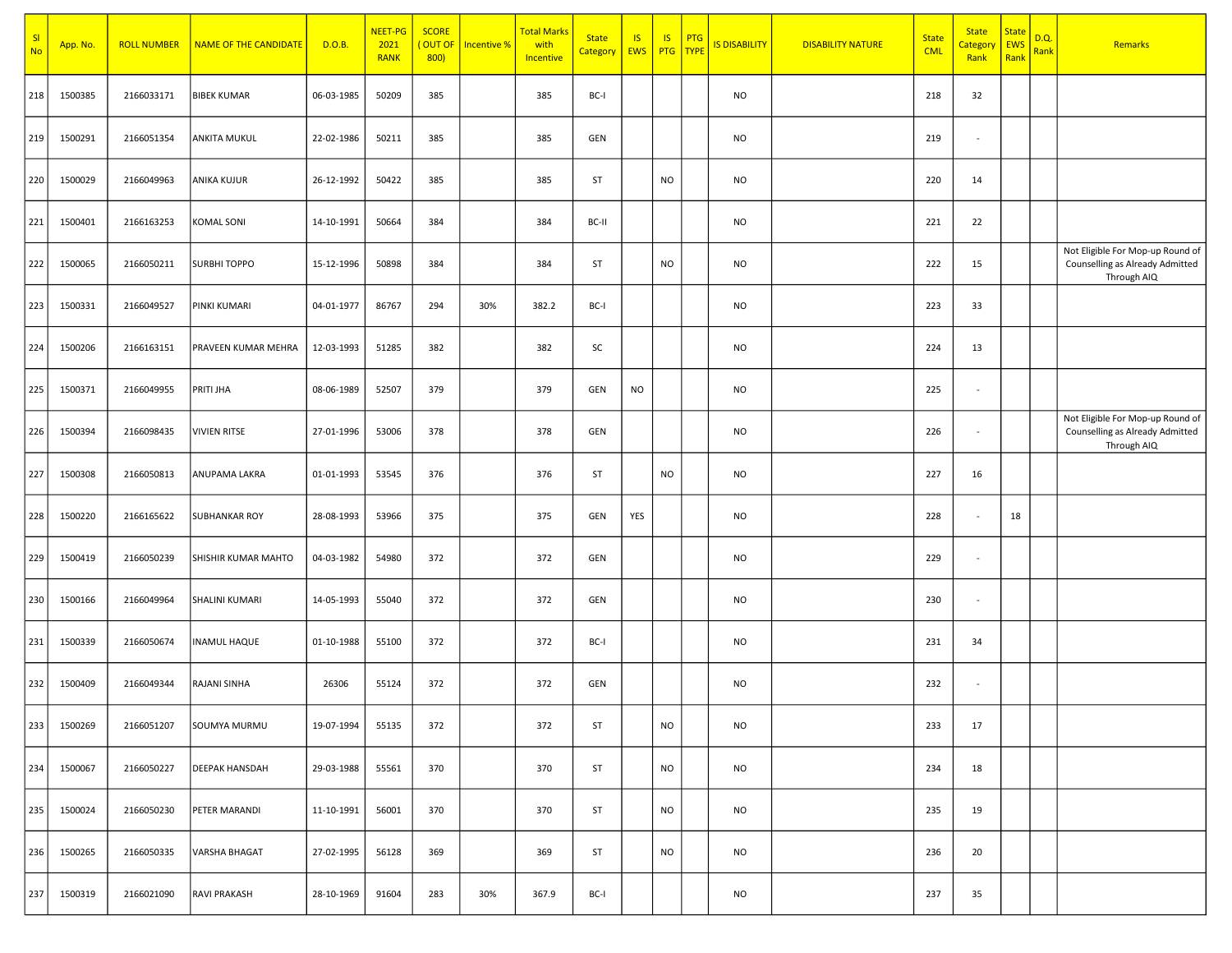| SI<br><b>No</b> | App. No. | <b>ROLL NUMBER</b> | NAME OF THE CANDIDATE       | D.O.B.     | <b>NEET-PG</b><br>2021<br><b>RANK</b> | <b>SCORE</b><br>(OUT OF<br>800 | Incentive % | <b>Total Marks</b><br>with<br>Incentive | <b>State</b><br>Category EWS | <b>IS</b> | IS<br><b>PTG</b> | <b>PTG</b><br>TYPE | <b>IS DISABILITY</b> | <b>DISABILITY NATURE</b> | <b>State</b><br><b>CML</b> | <b>State</b><br><mark>Categor</mark><br>Rank | <b>State</b><br>EWS<br>Rank | D.Q.<br>Rank | Remarks                                                                            |
|-----------------|----------|--------------------|-----------------------------|------------|---------------------------------------|--------------------------------|-------------|-----------------------------------------|------------------------------|-----------|------------------|--------------------|----------------------|--------------------------|----------------------------|----------------------------------------------|-----------------------------|--------------|------------------------------------------------------------------------------------|
| 238             | 1500038  | 2166164459         | DEEPIKA MARDI               | 24-10-1992 | 56967                                 | 367                            |             | 367                                     | ST                           |           | <b>NO</b>        |                    | <b>NO</b>            |                          | 238                        | 21                                           |                             |              | Not Eligible For Mop-up Round of<br>Counselling as Already Admitted<br>Through AIQ |
| 239             | 1500046  | 2166050822         | NISHANT ABHISHEK KUJUR      | 25-12-1984 | 57546                                 | 365                            |             | 365                                     | ST                           |           | <b>NO</b>        |                    | <b>NO</b>            |                          | 239                        | 22                                           |                             |              |                                                                                    |
| 240             | 1500123  | 2166050706         | SHASHI KANT KUMAR           | 28-09-1993 | 57941                                 | 364                            |             | 364                                     | SC                           |           |                  |                    | <b>NO</b>            |                          | 240                        | 14                                           |                             |              |                                                                                    |
| 241             | 1500320  | 2166103332         | <b>ARUN KUMAR</b>           | 30-01-1978 | 92895                                 | 280                            | 30%         | 364                                     | BC-I                         |           |                  |                    | NO                   |                          | 241                        | 36                                           |                             |              |                                                                                    |
| 242             | 1500245  | 2166049550         | RANJIT MURMU                | 20-10-1982 | 92946                                 | 280                            | 30%         | 364                                     | ST                           |           | <b>NO</b>        |                    | <b>NO</b>            |                          | 242                        | 23                                           |                             |              |                                                                                    |
| 243             | 1500047  | 2166051385         | <b>SHWETA KUMARI</b>        | 20-11-1995 | 58309                                 | 363                            |             | 363                                     | SC                           |           |                  |                    | NO                   |                          | 243                        | 15                                           |                             |              |                                                                                    |
| 244             | 1500297  | 2166048983         | RADHA KUMARI                | 25-01-1994 | 58556                                 | 362                            |             | 362                                     | SC                           |           |                  |                    | <b>NO</b>            |                          | 244                        | 16                                           |                             |              |                                                                                    |
| 245             | 1500083  | 2166051265         | <b>ALINA KUJUR</b>          | 15-01-1997 | 58643                                 | 362                            |             | 362                                     | ST                           |           | <b>NO</b>        |                    | <b>NO</b>            |                          | 245                        | 24                                           |                             |              |                                                                                    |
| 246             | 1500087  | 2166049773         | <b>GAYATRI KISKU</b>        | 12-12-1995 | 59126                                 | 361                            |             | 361                                     | ST                           |           | <b>NO</b>        |                    | <b>NO</b>            |                          | 246                        | 25                                           |                             |              |                                                                                    |
| 247             | 1500376  | 2166048837         | <b>SANJOY LAL GORAIN</b>    | 30-06-1976 | 59243                                 | 360                            |             | 360                                     | BC-I                         |           |                  |                    | <b>NO</b>            |                          | 247                        | 37                                           |                             |              |                                                                                    |
| 248             | 1500309  | 2166050291         | ANJALI KACHHAP              | 01-01-1995 | 59665                                 | 360                            |             | 360                                     | ST                           |           | <b>NO</b>        |                    | <b>NO</b>            |                          | 248                        | 26                                           |                             |              |                                                                                    |
| 249             | 1500261  | 2166049529         | SANJAY MANDAL               | 04-07-1995 | 59971                                 | 359                            |             | 359                                     | BC-I                         |           |                  |                    | <b>NO</b>            |                          | 249                        | 38                                           |                             |              | Not Eligible For Mop-up Round of<br>Counselling as Already Admitted<br>Through AIQ |
| 250             | 1500366  | 2166048918         | <b>GOUR CHANDRA GORAIN</b>  | 05-02-1980 | 60068                                 | 359                            |             | 359                                     | BC-I                         |           |                  |                    | <b>NO</b>            |                          | 250                        | 39                                           |                             |              |                                                                                    |
| 251             | 1500345  | 2166051115         | SARITA HANSDA               | 09-01-1994 | 73346                                 | 325                            | 10%         | 357.5                                   | ST                           |           | <b>NO</b>        |                    | <b>NO</b>            |                          | 251                        | 27                                           |                             |              |                                                                                    |
| 252             | 1500217  | 2166050457         | LALITA KACHHAP              | 27-12-1985 | 95826                                 | 274                            | 30%         | 356.2                                   | ST                           |           | <b>NO</b>        |                    | <b>NO</b>            |                          | 252                        | 28                                           |                             |              |                                                                                    |
| 253             | 1500372  | 2166050349         | IFFAT RASOOL                | 11-04-1992 | 60765                                 | 356                            |             | 356                                     | BC-I                         |           |                  |                    | NO                   |                          | 253                        | 40                                           |                             |              |                                                                                    |
| 254             | 1500247  | 2166049056         | HELEN MORISH MONIKA<br>TUDU | 12-12-1991 | 61507                                 | 355                            |             | 355                                     | ST                           |           | <b>NO</b>        |                    | <b>NO</b>            |                          | 254                        | 29                                           |                             |              |                                                                                    |
| 255             | 1500071  | 2166163638         | <b>SHASHANK SHEKHAR</b>     | 25-12-1993 | 61768                                 | 354                            |             | 354                                     | GEN                          |           |                  |                    | <b>NO</b>            |                          | 255                        | $\sim$                                       |                             |              | Not Eligible For Mop-up Round of<br>Counselling as Already Admitted<br>Through AIQ |
| 256             | 1500292  | 2166048809         | MANUWEL TUDU                | 10-04-1991 | 75006                                 | 321                            | 10%         | 353.1                                   | ST                           |           | <b>NO</b>        |                    | NO                   |                          | 256                        | 30                                           |                             |              |                                                                                    |
| 257             | 1500192  | 2166050846         | KUMARI NIVEDITA             | 12-03-1985 | 61950                                 | 353                            |             | 353                                     | BC-II                        |           |                  |                    | <b>NO</b>            |                          | 257                        | 23                                           |                             |              |                                                                                    |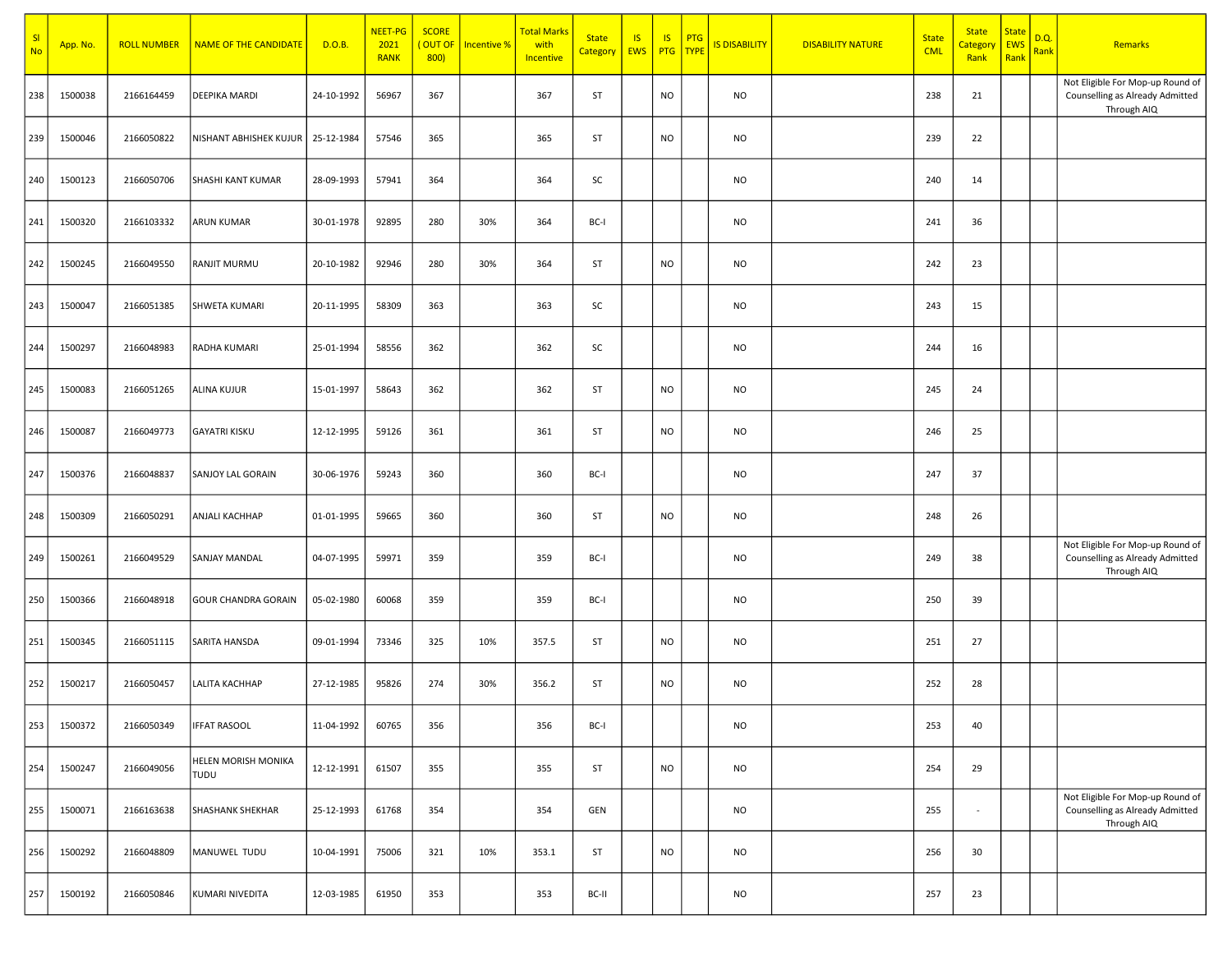| SI<br><b>No</b> | App. No. | <b>ROLL NUMBER</b> | <b>NAME OF THE CANDIDATE</b> | D.O.B.     | <b>NEET-PG</b><br>2021<br><b>RANK</b> | <b>SCORE</b><br>(OUT OF<br>800) | <b>Incentive %</b> | <b>Total Marks</b><br>with<br>Incentive | <b>State</b><br><b>Category</b> | IS<br><b>EWS</b> | IS.       | <b>PTG</b><br>PTG TYPE | <b>IS DISABILITY</b> | <b>DISABILITY NATURE</b> | <b>State</b><br><b>CML</b> | <b>State</b><br>Categor<br>Rank | <b>State</b><br>EWS<br>Rank | D.Q.<br>Rank | <b>Remarks</b>                                                                     |
|-----------------|----------|--------------------|------------------------------|------------|---------------------------------------|---------------------------------|--------------------|-----------------------------------------|---------------------------------|------------------|-----------|------------------------|----------------------|--------------------------|----------------------------|---------------------------------|-----------------------------|--------------|------------------------------------------------------------------------------------|
| 258             | 1500119  | 2166050143         | <b>BAL KRISHNA MAHTO</b>     | 05-01-1980 | 97576                                 | 270                             | 30%                | 351                                     | BC-I                            |                  |           |                        | NO                   |                          | 258                        | 41                              |                             |              |                                                                                    |
| 259             | 1500233  | 2166050360         | SHASHIDHAR MISHRA            | 23-06-1992 | 75761                                 | 319                             | 10%                | 350.9                                   | GEN                             |                  |           |                        | <b>NO</b>            |                          | 259                        | $\blacksquare$                  |                             |              |                                                                                    |
| 260             | 1500178  | 2166051175         | SONU KUMAR                   | 07-07-1982 | 62971                                 | 350                             |                    | 350                                     | SC                              |                  |           |                        | <b>NO</b>            |                          | 260                        | 17                              |                             |              |                                                                                    |
| 261             | 1500250  | 2166048801         | UDAY KUMAR SINHA             | 07-07-1963 | 63438                                 | 350                             |                    | 350                                     | GEN                             | <b>NO</b>        |           |                        | <b>NO</b>            |                          | 261                        | $\blacksquare$                  |                             |              |                                                                                    |
| 262             | 1500148  | 2166050991         | SHAILESH SANJUL<br>HEMBROM   | 03-01-1993 | 63470                                 | 350                             |                    | 350                                     | ST                              |                  | <b>NO</b> |                        | <b>NO</b>            |                          | 262                        | 31                              |                             |              |                                                                                    |
| 263             | 1500264  | 2166051402         | OM PRAKASH                   | 03-06-1968 | 98005                                 | 269                             | 30%                | 349.7                                   | SC                              |                  |           |                        | <b>NO</b>            |                          | 263                        | 18                              |                             |              |                                                                                    |
| 264             | 1500230  | 2166050510         | PRAVEEN KUMAR MINJ           | 20-12-1995 | 64556                                 | 347                             |                    | 347                                     | ST                              |                  | <b>NO</b> |                        | <b>NO</b>            |                          | 264                        | 32                              |                             |              | Not Eligible For Mop-up Round of<br>Counselling as Already Admitted<br>Through AIQ |
| 265             | 1500037  | 2166050381         | <b>SNEH KANTA</b>            | 25-08-1991 | 64692                                 | 346                             |                    | 346                                     | GEN                             | <b>NO</b>        |           |                        | <b>NO</b>            |                          | 265                        | $\blacksquare$                  |                             |              |                                                                                    |
| 266             | 1500191  | 2166163099         | <b>GAGAN KUMAR</b>           | 10-12-1985 | 64845                                 | 346                             |                    | 346                                     | SC                              |                  |           |                        | <b>NO</b>            |                          | 266                        | 19                              |                             |              |                                                                                    |
| 267             | 1500281  | 2166163725         | NITESH MANI SUMAN            | 03-01-1989 | 65291                                 | 345                             |                    | 345                                     | SC                              |                  |           |                        | <b>NO</b>            |                          | 267                        | 20                              |                             |              |                                                                                    |
| 268             | 1500036  | 2166050372         | JENNIFER GAGRAI              | 09-11-1991 | 65343                                 | 345                             |                    | 345                                     | ST                              |                  | <b>NO</b> |                        | <b>NO</b>            |                          | 268                        | 33                              |                             |              | Not Eligible For Mop-up Round of<br>Counselling as Already Admitted<br>Through AIQ |
| 269             | 1500254  | 2166050217         | <b>RATNESHWAR BODRA</b>      | 02-09-1985 | 65411                                 | 345                             |                    | 345                                     | ST                              |                  | <b>NO</b> |                        | <b>NO</b>            |                          | 269                        | 34                              |                             |              |                                                                                    |
| 270             | 1500326  | 2166050116         | <b>SUCHITA MURMU</b>         | 15-12-1992 | 65463                                 | 345                             |                    | 345                                     | ST                              |                  | <b>NO</b> |                        | <b>NO</b>            |                          | 270                        | 35                              |                             |              |                                                                                    |
| 271             | 1500134  | 2166050464         | <b>VINEETA PRASAD</b>        | 15-11-1967 | 99379                                 | 265                             | 30%                | 344.5                                   | BC-I                            |                  |           |                        | <b>NO</b>            |                          | 271                        | 42                              |                             |              |                                                                                    |
| 272             | 1500337  | 2166050539         | <b>KWEETY KUMARI</b>         | 02-06-1991 | 65948                                 | 343                             |                    | 343                                     | BC-II                           |                  |           |                        | <b>NO</b>            |                          | 272                        | 24                              |                             |              |                                                                                    |
| 273             | 1500090  | 2166049079         | NEERAJ KUMAR                 | 31-12-1992 | 66061                                 | 343                             |                    | 343                                     | SC                              |                  |           |                        | <b>NO</b>            |                          | 273                        | 21                              |                             |              |                                                                                    |
| 274             | 1500149  | 2166050644         | MARY PUSHPA MURMU            | 02-10-1993 | 66099                                 | 343                             |                    | 343                                     | ST                              |                  | <b>NO</b> |                        | <b>NO</b>            |                          | 274                        | 36                              |                             |              | Not Eligible For Mop-up Round of<br>Counselling as Already Admitted<br>Through AIQ |
| 275             | 1500338  | 2166022815         | JITENDRA KUMAR               | 07-04-1989 | 66768                                 | 341                             |                    | 341                                     | BC-I                            |                  |           |                        | <b>NO</b>            |                          | 275                        | 43                              |                             |              |                                                                                    |
| 276             | 1500259  | 2166050117         | SHIPRA SHIWANI               | 05-01-1990 | 80082                                 | 310                             | 10%                | 341                                     | SC                              |                  |           |                        | <b>NO</b>            |                          | 276                        | 22                              |                             |              |                                                                                    |
| 277             | 1500078  | 2166050130         | <b>SUNIL SOREN</b>           | 12-07-1994 | 67032                                 | 340                             |                    | 340                                     | ST                              |                  | <b>NO</b> |                        | <b>NO</b>            |                          | 277                        | 37                              |                             |              |                                                                                    |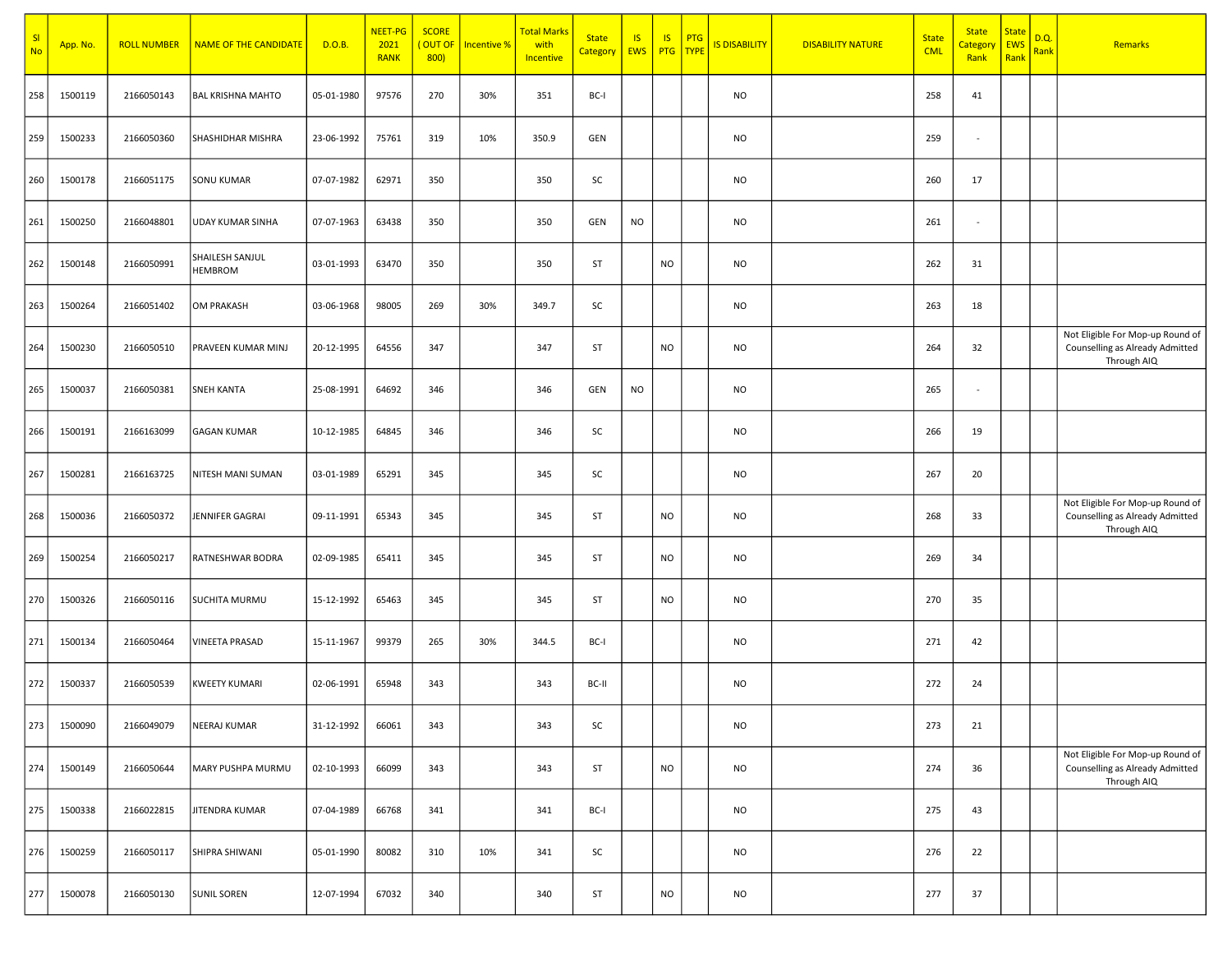| SI<br><b>No</b> | App. No. | <b>ROLL NUMBER</b> | NAME OF THE CANDIDATE   | D.O.B.     | <b>NEET-PG</b><br>2021<br><b>RANK</b> | <b>SCORE</b><br>(OUT OF<br>800 | Incentive % | <b>Total Marks</b><br>with<br>Incentive | <b>State</b><br>Category EWS | <b>IS</b> | IS<br><b>PTG</b> | <b>PTG</b><br>TYPE | <b>IS DISABILITY</b> | <b>DISABILITY NATURE</b> | <b>State</b><br><b>CML</b> | <b>State</b><br><u>Category</u><br>Rank | <b>State</b><br>EWS<br>Rank | D.Q.<br>Rank | Remarks                                                                            |
|-----------------|----------|--------------------|-------------------------|------------|---------------------------------------|--------------------------------|-------------|-----------------------------------------|------------------------------|-----------|------------------|--------------------|----------------------|--------------------------|----------------------------|-----------------------------------------|-----------------------------|--------------|------------------------------------------------------------------------------------|
| 278             | 1500020  | 2166042887         | PRABHAT RANJAN          | 15-02-1987 | 67120                                 | 340                            |             | 340                                     | GEN                          |           |                  |                    | <b>NO</b>            |                          | 278                        | $\sim$                                  |                             |              |                                                                                    |
| 279             | 1500351  | 2166049242         | <b>ASHISH KUMAR</b>     | 04-06-1991 | 80802                                 | 308                            | 10%         | 338.8                                   | GEN                          |           |                  |                    | <b>NO</b>            |                          | 279                        | $\sim$                                  |                             |              |                                                                                    |
| 280             | 1500114  | 2166103241         | NIRAJ KUMAR JHA         | 27-01-1969 | 67883                                 | 338                            |             | 338                                     | GEN                          | <b>NO</b> |                  |                    | <b>NO</b>            |                          | 280                        | $\sim$                                  |                             |              |                                                                                    |
| 281             | 1500410  | 2166049686         | <b>FUL CHAND HANSDA</b> | 03-01-1983 | 101624                                | 260                            | 30%         | 338                                     | ST                           |           | <b>NO</b>        |                    | <b>NO</b>            |                          | 281                        | 38                                      |                             |              |                                                                                    |
| 282             | 1500196  | 2166051210         | <b>KIRAN KUMARI</b>     | 20-05-1992 | 81545                                 | 306                            | 10%         | 336.6                                   | ST                           |           | <b>NO</b>        |                    | <b>NO</b>            |                          | 282                        | 39                                      |                             |              |                                                                                    |
| 283             | 1500011  | 2166050266         | <b>RUPAM KUMARI</b>     | 24-11-1994 | 82535                                 | 304                            | 10%         | 334.4                                   | BC-I                         |           |                  |                    | <b>NO</b>            |                          | 283                        | 44                                      |                             |              |                                                                                    |
| 284             | 1500189  | 2166050953         | RAVI RANJAN KUMAR       | 08-03-1991 | 69702                                 | 334                            |             | 334                                     | SC                           |           |                  |                    | NO                   |                          | 284                        | 23                                      |                             |              |                                                                                    |
| 285             | 1500450  | 2166050555         | ALAKH NIRANJAN MISHRA   | 21-11-1964 | 103794                                | 256                            | 30%         | 332.8                                   | GEN                          | <b>NO</b> |                  |                    | <b>NO</b>            |                          | 285                        | $\sim$                                  |                             |              |                                                                                    |
| 286             | 1500164  | 2166050798         | SHELLY ABHILASHA KUJUR  | 11-09-1995 | 70671                                 | 332                            |             | 332                                     | ST                           |           | <b>NO</b>        |                    | NO                   |                          | 286                        | 40                                      |                             |              |                                                                                    |
| 287             | 1500449  | 2166050563         | MUKESH KUMAR MISHRA     | 10-02-1971 | 103904                                | 255                            | 30%         | 331.5                                   | GEN                          | <b>NO</b> |                  |                    | <b>NO</b>            |                          | 287                        | $\sim$                                  |                             |              |                                                                                    |
| 288             | 1500209  | 2166049555         | NARENDRA KISHOR SUNDI   | 01-08-1986 | 103938                                | 255                            | 30%         | 331.5                                   | ST                           |           | <b>NO</b>        |                    | <b>NO</b>            |                          | 288                        | 41                                      |                             |              |                                                                                    |
| 289             | 1500463  | 2166050080         | <b>SURABHI PRERNA</b>   | 13-02-1992 | 84646                                 | 299                            | 10%         | 328.9                                   | GEN                          | <b>NO</b> |                  |                    | <b>NO</b>            |                          | 289                        | $\sim$                                  |                             |              |                                                                                    |
| 290             | 1500387  | 2166050380         | <b>DIKSHA</b>           | 24-02-1994 | 72133                                 | 328                            |             | 328                                     | GEN                          | <b>NO</b> |                  |                    | <b>NO</b>            |                          | 290                        | $\sim$                                  |                             |              |                                                                                    |
| 291             | 1500076  | 2166050123         | <b>SUPRIYA SINGH</b>    | 25-07-1993 | 85009                                 | 298                            | 10%         | 327.8                                   | ST                           |           | <b>NO</b>        |                    | NO                   |                          | 291                        | 42                                      |                             |              | Not Eligible For Mop-up Round of<br>Counselling as Already Admitted<br>Through AIQ |
| 292             | 1500279  | 2166050570         | SHWETA PRADHAN          | 19-07-1972 | 106158                                | 251                            | 30%         | 326.3                                   | GEN                          | <b>NO</b> |                  |                    | <b>NO</b>            |                          | 292                        | $\sim$                                  |                             |              |                                                                                    |
| 293             | 1500262  | 2166050363         | <b>RINKEY GUPTA</b>     | 15-11-1988 | 72734                                 | 326                            |             | 326                                     | BC-II                        |           |                  |                    | <b>NO</b>            |                          | 293                        | 25                                      |                             |              |                                                                                    |
| 294             | 1500310  | 2166049630         | ANUPMA ASTHANA          | 23-09-1969 | 73003                                 | 326                            |             | 326                                     | GEN                          | <b>NO</b> |                  |                    | <b>NO</b>            |                          | 294                        | $\sim$                                  |                             |              |                                                                                    |
| 295             | 1500019  | 2166049877         | SHEFALI HANSDA          | 14-12-1995 | 85821                                 | 296                            | 10%         | 325.6                                   | ST                           |           | <b>NO</b>        |                    | <b>NO</b>            |                          | 295                        | 43                                      |                             |              |                                                                                    |
| 296             | 1500379  | 2166050049         | VISHAKHA KUMARI         | 18-04-1993 | 86150                                 | 295                            | 10%         | 324.5                                   | BC-II                        |           |                  |                    | <b>NO</b>            |                          | 296                        | 26                                      |                             |              |                                                                                    |
| 297             | 1500188  | 2166050355         | MANISHA ORAON           | 30-07-1996 | 73793                                 | 324                            |             | 324                                     | ST                           |           | <b>NO</b>        |                    | <b>NO</b>            |                          | 297                        | 44                                      |                             |              |                                                                                    |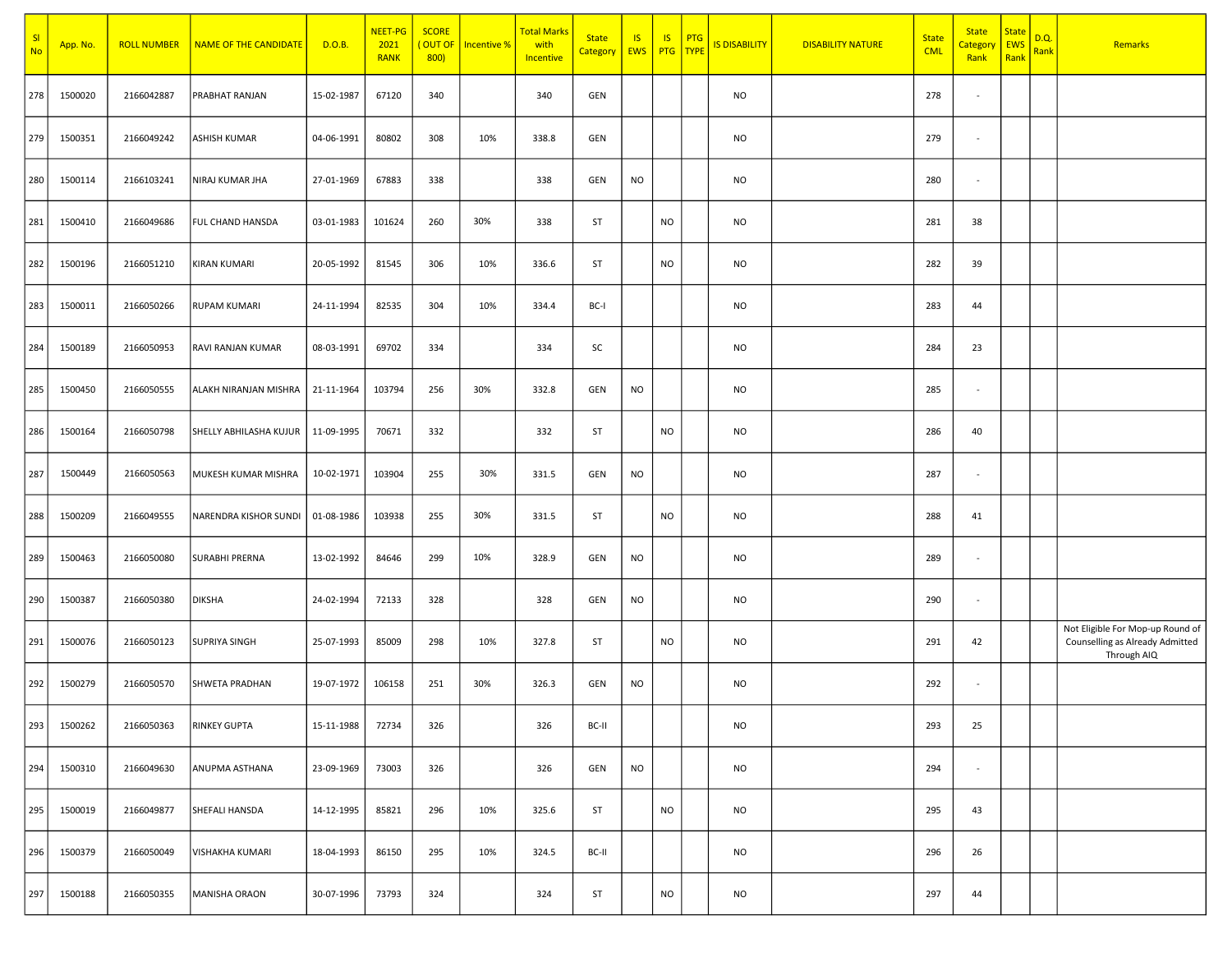| SI<br><b>No</b> | App. No. | <b>ROLL NUMBER</b> | NAME OF THE CANDIDATE              | D.O.B.     | <b>NEET-PG</b><br>2021<br><b>RANK</b> | <b>SCORE</b><br>(OUT OF<br>800 | <b>Incentive %</b> | <b>Total Marks</b><br>with<br>Incentive | <b>State</b><br>Category EWS | <b>IS</b> | IS<br><b>PTG</b> | <b>PTG</b><br>TYPE | <mark>IS DISABILITY</mark> | <b>DISABILITY NATURE</b> | <b>State</b><br><b>CML</b> | <b>State</b><br><u>Category</u><br>Rank | <b>State</b><br>EWS<br>Rank | D.Q.<br>Rank | Remarks                                                                            |
|-----------------|----------|--------------------|------------------------------------|------------|---------------------------------------|--------------------------------|--------------------|-----------------------------------------|------------------------------|-----------|------------------|--------------------|----------------------------|--------------------------|----------------------------|-----------------------------------------|-----------------------------|--------------|------------------------------------------------------------------------------------|
| 298             | 1500327  | 2166048810         | RAHUL KUMAR PANDEY                 | 05-02-1992 | 73968                                 | 324                            |                    | 324                                     | GEN                          | YES       |                  |                    | NO                         |                          | 298                        | $\sim$                                  | 19                          |              |                                                                                    |
| 299             | 1500368  | 2166050325         | INDU REKHA DUNGDUNG                | 06-11-1993 | 86664                                 | 294                            | 10%                | 323.4                                   | ST                           |           | <b>NO</b>        |                    | <b>NO</b>                  |                          | 299                        | 45                                      |                             |              |                                                                                    |
| 300             | 1500051  | 2166050148         | VISHWAJEET KARUNAMAY               | 06-12-1992 | 74122                                 | 323                            |                    | 323                                     | ST                           |           | <b>NO</b>        |                    | NO                         |                          | 300                        | 46                                      |                             |              |                                                                                    |
| 301             | 1500303  | 2166051286         | <b>SURAJ DEVA</b>                  | 28-02-1991 | 74433                                 | 322                            |                    | 322                                     | SC                           |           |                  |                    | <b>NO</b>                  |                          | 301                        | 24                                      |                             |              |                                                                                    |
| 302             | 1500197  | 2166024601         | KHUSHBOO MANDAL                    | 29-11-1995 | 74560                                 | 322                            |                    | 322                                     | ST                           |           | <b>NO</b>        |                    | NO                         |                          | 302                        | 47                                      |                             |              |                                                                                    |
| 303             | 1500004  | 2166162944         | <b>VIKASH MINZ</b>                 | 11-12-1993 | 75015                                 | 321                            |                    | 321                                     | ST                           |           | <b>NO</b>        |                    | <b>NO</b>                  |                          | 303                        | 48                                      |                             |              | Not Eligible For Mop-up Round of<br>Counselling as Already Admitted<br>Through AIQ |
| 304             | 1500480  | 2166048907         | <b>SHILPI ANAND</b>                | 30-06-1978 | 76021                                 | 319                            |                    | 319                                     | SC                           |           |                  |                    | NO                         |                          | 304                        | 25                                      |                             |              |                                                                                    |
| 305             | 1500214  | 2166049725         | <b>SEEMA KUMARI</b>                | 25-03-1983 | 76099                                 | 318                            |                    | 318                                     | GEN                          |           |                  |                    | <b>NO</b>                  |                          | 305                        | $\sim$                                  |                             |              |                                                                                    |
| 306             | 1500232  | 2166050780         | SNEHA NIDHI LUGUN                  | 26-09-1996 | 76346                                 | 318                            |                    | 318                                     | ST                           |           | <b>NO</b>        |                    | NO                         |                          | 306                        | 49                                      |                             |              |                                                                                    |
| 307             | 1500033  | 2166050204         | <b>BHABANI MANDAL</b>              | 08-02-1995 | 89355                                 | 288                            | 10%                | 316.8                                   | SC                           |           |                  |                    | <b>NO</b>                  |                          | 307                        | 26                                      |                             |              |                                                                                    |
| 308             | 1500184  | 2166051203         | <b>GAURAV HEMBROM</b>              | 21-12-1992 | 76913                                 | 316                            |                    | 316                                     | ST                           |           | <b>NO</b>        |                    | <b>NO</b>                  |                          | 308                        | 50                                      |                             |              |                                                                                    |
| 309             | 1500391  | 2166050855         | <b>ANJALEE JUHI</b>                | 19-10-1994 | 77263                                 | 316                            |                    | 316                                     | GEN                          |           |                  |                    | <b>NO</b>                  |                          | 309                        | $\sim$                                  |                             |              |                                                                                    |
| 310             | 1500103  | 2166049138         | SARITA TIGGA                       | 02-08-1992 | 78153                                 | 314                            |                    | 314                                     | ST                           |           | <b>NO</b>        |                    | <b>NO</b>                  |                          | 310                        | 51                                      |                             |              |                                                                                    |
| 311             | 1500142  | 2166050598         | <b>ANGEL SWATI GURIA</b>           | 10-03-1994 | 78193                                 | 314                            |                    | 314                                     | ST                           |           | <b>NO</b>        |                    | <b>NO</b>                  |                          | 311                        | 52                                      |                             |              |                                                                                    |
| 312             | 1500306  | 2166050066         | PRAGYA MANINI                      | 19-09-1991 | 78738                                 | 312                            |                    | 312                                     | ST                           |           | <b>NO</b>        |                    | <b>NO</b>                  |                          | 312                        | 53                                      |                             |              |                                                                                    |
| 313             | 1500318  | 2166050187         | ALOK KUMAR SRIVASTAVA   24-07-1973 |            | 79402                                 | 311                            |                    | 311                                     | GEN                          |           |                  |                    | NO                         |                          | 313                        | $\sim$                                  |                             |              |                                                                                    |
| 314             | 1500451  | 2166051250         | <b>BIKASH CHANDRA GHOSH</b>        | 15-12-1967 | 111784                                | 239                            | 30%                | 311                                     | BC-II                        |           |                  |                    | <b>NO</b>                  |                          | 314                        | 27                                      |                             |              | For Category Seat Only                                                             |
| 315             | 1500010  | 2166049523         | SONALI SOREN                       | 27-03-1994 | 80988                                 | 307                            |                    | 307                                     | ST                           |           | <b>NO</b>        |                    | <b>NO</b>                  |                          | 315                        | 54                                      |                             |              |                                                                                    |
| 316             | 1500312  | 2166051337         | PRIYANKA BAHANDA                   | 10-06-1994 | 93604                                 | 279                            | 10%                | 306.9                                   | ST                           |           | <b>NO</b>        |                    | NO                         |                          | 316                        | 55                                      |                             |              |                                                                                    |
| 317             | 1500185  | 2166049071         | SHAILESH KUMAR                     | 13-04-1987 | 82374                                 | 304                            |                    | 304                                     | ST                           |           | <b>NO</b>        |                    | <b>NO</b>                  |                          | 317                        | 56                                      |                             |              |                                                                                    |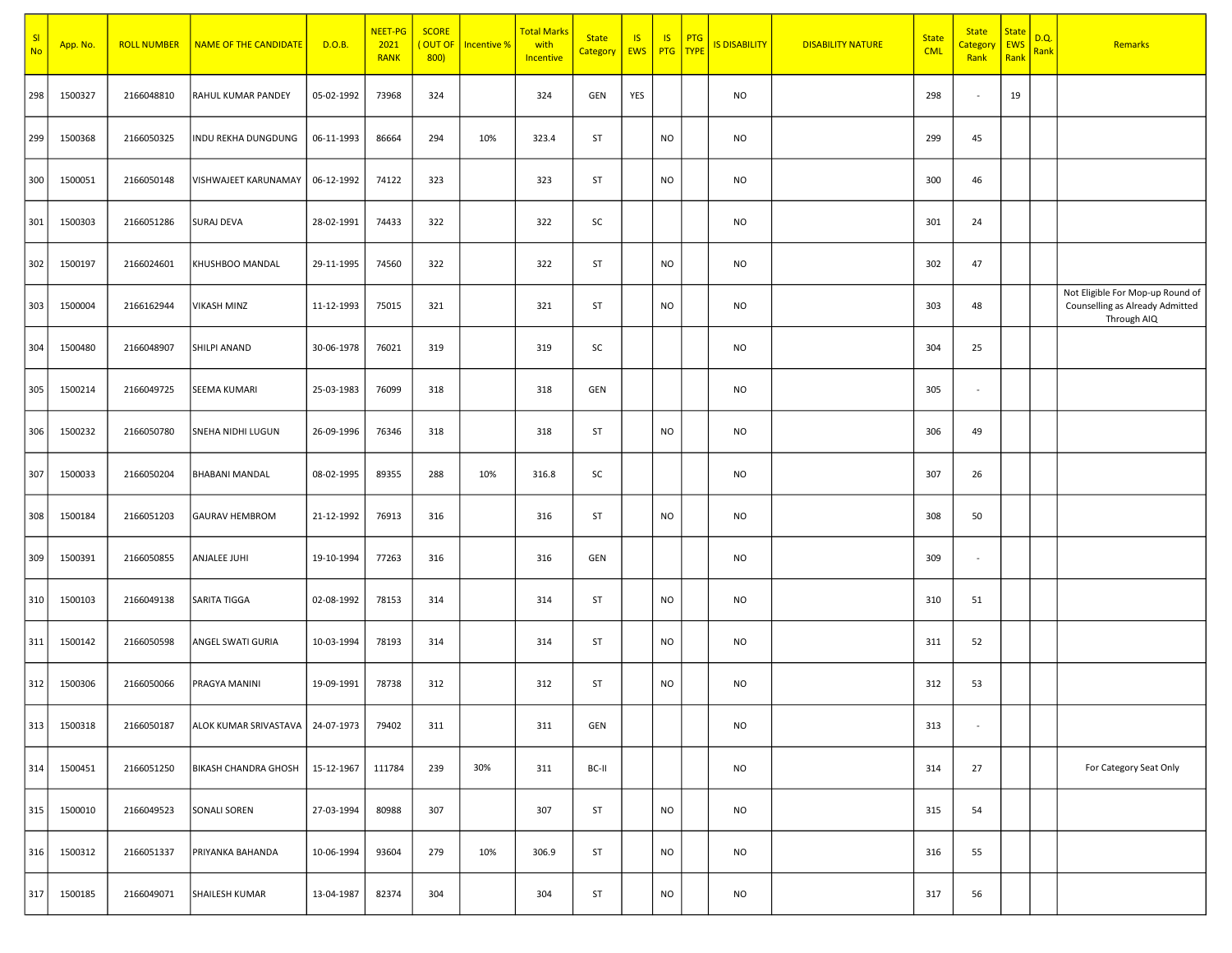| SI<br><b>No</b> | App. No. | <b>ROLL NUMBER</b> | NAME OF THE CANDIDATE    | D.O.B.     | <b>NEET-PG</b><br>2021<br><b>RANK</b> | <b>SCORE</b><br>(OUT OF<br>800 | <b>Incentive %</b> | <b>Total Marks</b><br>with<br>Incentive | <b>State</b><br><b>Category</b> | IS<br>EWS | IS.<br>PTG TYPE | <b>PTG</b> | <b>IS DISABILITY</b> | <b>DISABILITY NATURE</b> | <b>State</b><br><b>CML</b> | <b>State</b><br>Categor<br>Rank | <b>State</b><br>EWS<br>Rank | D.Q.<br>Rank | <b>Remarks</b>                                                                     |
|-----------------|----------|--------------------|--------------------------|------------|---------------------------------------|--------------------------------|--------------------|-----------------------------------------|---------------------------------|-----------|-----------------|------------|----------------------|--------------------------|----------------------------|---------------------------------|-----------------------------|--------------|------------------------------------------------------------------------------------|
| 318             | 1500267  | 2166050656         | AKASH BHENGRA            | 06-07-1990 | 94950                                 | 275                            | 10%                | 302.5                                   | ST                              |           | <b>NO</b>       |            | NO                   |                          | 318                        | 57                              |                             |              |                                                                                    |
| 319             | 1500145  | 2166049528         | KIRTI TIRKEY             | 28-02-1990 | 83639                                 | 301                            |                    | 301                                     | ST                              |           | <b>NO</b>       |            | <b>NO</b>            |                          | 319                        | 58                              |                             |              |                                                                                    |
| 320             | 1500307  | 2166049968         | ANNA ANISHA TETE         | 02-10-1995 | 83719                                 | 301                            |                    | 301                                     | ST                              |           | <b>NO</b>       |            | <b>NO</b>            |                          | 320                        | 59                              |                             |              |                                                                                    |
| 321             | 1500336  | 2166050521         | JINID KANDULNA           | 18-03-1993 | 83739                                 | 301                            |                    | 301                                     | ST                              |           | <b>NO</b>       |            | <b>NO</b>            |                          | 321                        | 60                              |                             |              |                                                                                    |
| 322             | 1500334  | 2166103231         | PUSPANJALI NAG           | 13-07-1993 | 84116                                 | 300                            |                    | 300                                     | ST                              |           | <b>NO</b>       |            | <b>NO</b>            |                          | 322                        | 61                              |                             |              |                                                                                    |
| 323             | 1500270  | 2166050778         | KISLAY ANKITA TUDU       | 10-06-1995 | 96464                                 | 272                            | 10%                | 299.2                                   | ST                              |           | <b>NO</b>       |            | <b>NO</b>            |                          | 323                        | 62                              |                             |              |                                                                                    |
| 324             | 1500317  | 2166167401         | <b>DEVENDRA KUMAR</b>    | 01-03-1979 | 84483                                 | 299                            |                    | 299                                     | GEN                             |           |                 |            | <b>NO</b>            |                          | 324                        | $\blacksquare$                  |                             |              |                                                                                    |
| 325             | 1500462  | 2166050435         | SANJEEV KUMAR            | 15-12-1986 | 84645                                 | 299                            |                    | 299                                     | GEN                             |           |                 |            | <b>NO</b>            |                          | 325                        | $\overline{\phantom{a}}$        |                             |              | Not Eligible For Mop-up Round of<br>Counselling as Already Admitted<br>Through AIQ |
| 326             | 1500248  | 2166050699         | SANGEETA SARDAR          | 23-12-1995 | 85842                                 | 296                            |                    | 296                                     | ST                              |           | <b>NO</b>       |            | NO                   |                          | 326                        | 63                              |                             |              | Not Eligible For Mop-up Round of<br>Counselling as Already Admitted<br>Through AIQ |
| 327             | 1500062  | 2166164454         | <b>REEMA KUJUR</b>       | 12-08-1993 | 86365                                 | 295                            |                    | 295                                     | ST                              |           | <b>NO</b>       |            | <b>NO</b>            |                          | 327                        | 64                              |                             |              |                                                                                    |
| 328             | 1500137  | 2166051180         | <b>KRITIKA ALDA</b>      | 22-08-1995 | 86722                                 | 294                            |                    | 294                                     | ST                              |           | <b>NO</b>       |            | <b>NO</b>            |                          | 328                        | 65                              |                             |              |                                                                                    |
| 329             | 1500074  | 2166050324         | UJALA MURMU              | 17-07-1996 | 98720                                 | 267                            | 10%                | 293.7                                   | ST                              |           | <b>NO</b>       |            | <b>NO</b>            |                          | 329                        | 66                              |                             |              |                                                                                    |
| 330             | 1500028  | 2166163129         | <b>BAJRANGI RAM</b>      | 18-07-1981 | 87130                                 | 293                            |                    | 293                                     | SC                              |           |                 |            | <b>NO</b>            |                          | 330                        | 27                              |                             |              |                                                                                    |
| 331             | 1500195  | 2166050367         | <b>SWETA KUMARI MINZ</b> | 29-01-1988 | 99185                                 | 266                            | 10%                | 292.6                                   | ST                              |           | <b>NO</b>       |            | <b>NO</b>            |                          | 331                        | 67                              |                             |              |                                                                                    |
| 332             | 1500177  | 2166050690         | <b>SHAKIL AKHTAR</b>     | 06-08-1992 | 88223                                 | 290                            |                    | 290                                     | BC-I                            |           |                 |            | <b>NO</b>            |                          | 332                        | 45                              |                             |              |                                                                                    |
| 333             | 1500238  | 2166048802         | RAVI KUMAR PASWAN        | 26-04-1986 | 88634                                 | 290                            |                    | 290                                     | SC                              |           |                 |            | <b>NO</b>            |                          | 333                        | 28                              |                             |              |                                                                                    |
| 334             | 1500231  | 2166051314         | <b>SUMIT KUMAR</b>       | 24-04-1993 | 88769                                 | 289                            |                    | 289                                     | BC-I                            |           |                 |            | <b>NO</b>            |                          | 334                        | 46                              |                             |              |                                                                                    |
| 335             | 1500070  | 2166050150         | DHARMA MAJHI             | 05-08-1993 | 89002                                 | 289                            |                    | 289                                     | ST                              |           | <b>NO</b>       |            | <b>NO</b>            |                          | 335                        | 68                              |                             |              |                                                                                    |
| 336             | 1500483  | 2166048903         | NEHA PRASAD              | 02-09-1992 | 89591                                 | 287                            |                    | 287                                     | GEN                             |           |                 |            | <b>NO</b>            |                          | 336                        | $\sim$                          |                             |              |                                                                                    |
| 337             | 1500301  | 2166049746         | MEGH CHANDRA DAS         | 05-04-1989 | 89935                                 | 286                            |                    | 286                                     | SC                              |           |                 |            | <b>NO</b>            |                          | 337                        | 29                              |                             |              |                                                                                    |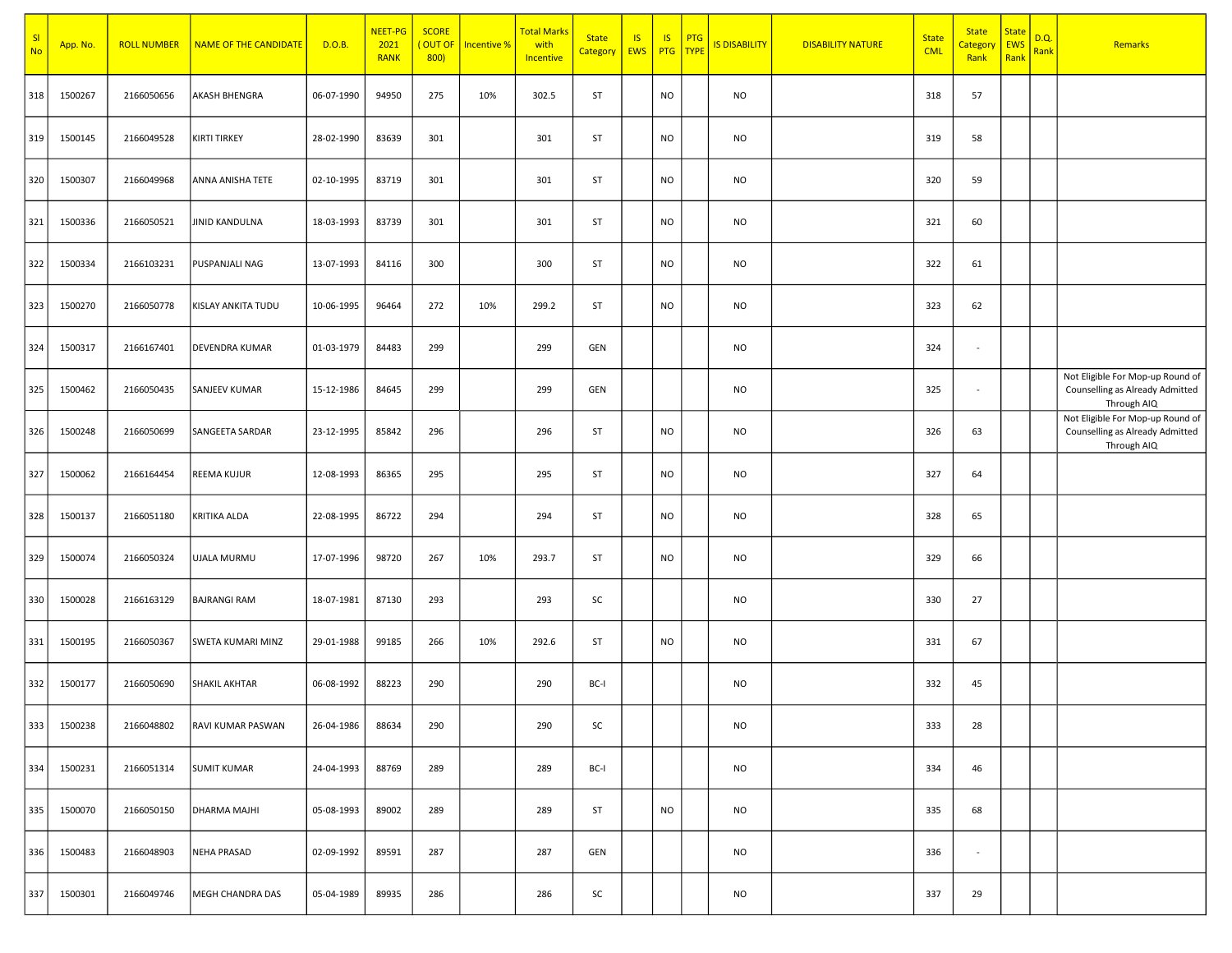| SI<br><b>No</b> | App. No. | <b>ROLL NUMBER</b> | NAME OF THE CANDIDATE        | D.O.B.     | NEET-PG<br>2021<br><b>RANK</b> | <b>SCORE</b><br>(OUT OF<br>800 | <b>Incentive %</b> | <mark>Total Marks</mark><br>with<br>Incentive | <b>State</b><br>Category | <b>IS</b><br>EWS   PTG TYPE | IS.       | PTG | <b>IS DISABILITY</b> | <b>DISABILITY NATURE</b> | <b>State</b><br><b>CML</b> | <b>State</b><br>Categor<br>Rank | <b>State</b><br><b>EWS</b><br>Rank | D.Q.<br>Rank | Remarks                                                                            |
|-----------------|----------|--------------------|------------------------------|------------|--------------------------------|--------------------------------|--------------------|-----------------------------------------------|--------------------------|-----------------------------|-----------|-----|----------------------|--------------------------|----------------------------|---------------------------------|------------------------------------|--------------|------------------------------------------------------------------------------------|
| 338             | 1500484  | 2166051272         | RAINA SONALI BHENGRA         | 07-11-1992 | 103355                         | 257                            | 10%                | 282.7                                         | ST                       |                             | <b>NO</b> |     | <b>NO</b>            |                          | 338                        | 69                              |                                    |              |                                                                                    |
| 339             | 1500139  | 2166050399         | <b>GORETTI SAPHIRA KUJUR</b> | 22-03-1973 | 92606                          | 280                            |                    | 280                                           | ST                       |                             | <b>NO</b> |     | <b>NO</b>            |                          | 339                        | 70                              |                                    |              | Not Eligible For Mop-up Round of<br>Counselling as Already Admitted<br>Through AIQ |
| 340             | 1500417  | 2166051154         | PAWIKA KUMARI                | 14-11-1992 | 93152                          | 280                            |                    | 280                                           | SC                       |                             |           |     | <b>NO</b>            |                          | 340                        | 30                              |                                    |              |                                                                                    |
| 341             | 1500493  | 2166050558         | RABINDRA NATH TUDU           | 26-01-1991 | 104582                         | 254                            | 10%                | 279.4                                         | ST                       |                             | <b>NO</b> |     | <b>NO</b>            |                          | 341                        | 71                              |                                    |              |                                                                                    |
| 342             | 1500173  | 2166050788         | SIPING NIBHA BARLA           | 25-10-1994 | 93423                          | 279                            |                    | 279                                           | ST                       |                             | <b>NO</b> |     | <b>NO</b>            |                          | 342                        | 72                              |                                    |              |                                                                                    |
| 343             | 1500458  | 2166050523         | DEEPAK KUMAR SINHA           | 08-08-1992 | 105022                         | 253                            | 10%                | 278.3                                         | BC-II                    |                             |           |     | <b>NO</b>            |                          | 343                        | 28                              |                                    |              |                                                                                    |
| 344             | 1500273  | 2166051311         | POONAM KUJUR                 | 14-02-1995 | 94410                          | 277                            |                    | 277                                           | ST                       |                             | <b>NO</b> |     | <b>NO</b>            |                          | 344                        | 73                              |                                    |              |                                                                                    |
| 345             | 1500158  | 2166050592         | DEEPAK KUMAR KACHHAP         | 20-09-1990 | 94775                          | 276                            |                    | 276                                           | ST                       |                             | <b>NO</b> |     | <b>NO</b>            |                          | 345                        | 74                              |                                    |              |                                                                                    |
| 346             | 1500466  | 2166172542         | NIDHI EKKA                   | 18-09-1991 | 107511                         | 248                            | 10%                | 272.8                                         | ST                       |                             | <b>NO</b> |     | <b>NO</b>            |                          | 346                        | 75                              |                                    |              |                                                                                    |
| 347             | 1500140  | 2166050990         | <b>MOHIT SAWAIYAN</b>        | 21-12-1993 | 96492                          | 272                            |                    | 272                                           | ST                       |                             | <b>NO</b> |     | <b>NO</b>            |                          | 347                        | 76                              |                                    |              |                                                                                    |
| 348             | 1500005  | 2166042017         | JAYA PRITICA TOPPO           | 18-11-1992 | 96723                          | 271                            |                    | 271                                           | ST                       |                             | <b>NO</b> |     | <b>NO</b>            |                          | 348                        | 77                              |                                    |              |                                                                                    |
| 349             | 1500443  | 2166050581         | <b>SUNIL KUMAR SINGH</b>     | 26-06-1972 | 98428                          | 268                            |                    | 268                                           | GEN                      |                             |           |     | <b>NO</b>            |                          | 349                        | $\overline{\phantom{a}}$        |                                    |              |                                                                                    |
| 350             | 1500469  | 2166050831         | PRIYANKA                     | 26-11-1985 | 98888                          | 267                            |                    | 267                                           | GEN                      |                             |           |     | <b>NO</b>            |                          | 350                        | $\overline{\phantom{a}}$        |                                    |              |                                                                                    |
| 351             | 1500223  | 2166050902         | MAHTO HEMANTI RAGHU          | 05-06-1983 | 99079                          | 266                            |                    | 266                                           | BC-I                     |                             |           |     | <b>NO</b>            |                          | 351                        | 47                              |                                    |              |                                                                                    |
| 352             | 1500468  | 2166049674         | ROBIN MANISH LAKRA           | 01-04-1981 | 101622                         | 260                            |                    | 260                                           | ST                       |                             | <b>NO</b> |     | <b>NO</b>            |                          | 352                        | 78                              |                                    |              |                                                                                    |
| 353             | 1500441  | 2166050387         | SUDARSHANA                   | 07-03-1989 | 112867                         | 236                            | 10%                | 259.6                                         | ST                       |                             | <b>NO</b> |     | <b>NO</b>            |                          | 353                        | 79                              |                                    |              | For Category Seat Only                                                             |
| 354             | 1500452  | 2166051297         | MELISHA SHILPY LAKRA         | 19-12-1991 | 102514                         | 259                            |                    | 259                                           | ST                       |                             | <b>NO</b> |     | <b>NO</b>            |                          | 354                        | 80                              |                                    |              | Not Eligible For Mop-up Round of<br>Counselling as Already Admitted<br>Through AIQ |
| 355             | 1500482  | 2166050838         | RANJEET KUMAR RAJAK          | 26-11-1987 | 102601                         | 259                            |                    | 259                                           | SC                       |                             |           |     | <b>NO</b>            |                          | 355                        | 31                              |                                    |              |                                                                                    |
| 356             | 1500454  | 2166049816         | <b>SUKRITA</b>               | 14-10-1991 | 114748                         | 232                            | 10%                | 255.2                                         | SC                       |                             |           |     | <b>NO</b>            |                          | 356                        | 32                              |                                    |              | Not Eligible For Mop-up Round of<br>Counselling as Already Admitted<br>Through AIQ |
| 357             | 1500436  | 2166050668         | MD NAUSHAD                   | 17-01-1990 | 103974                         | 255                            |                    | 255                                           | BC-I                     |                             |           |     | <b>NO</b>            |                          | 357                        | 48                              |                                    |              |                                                                                    |